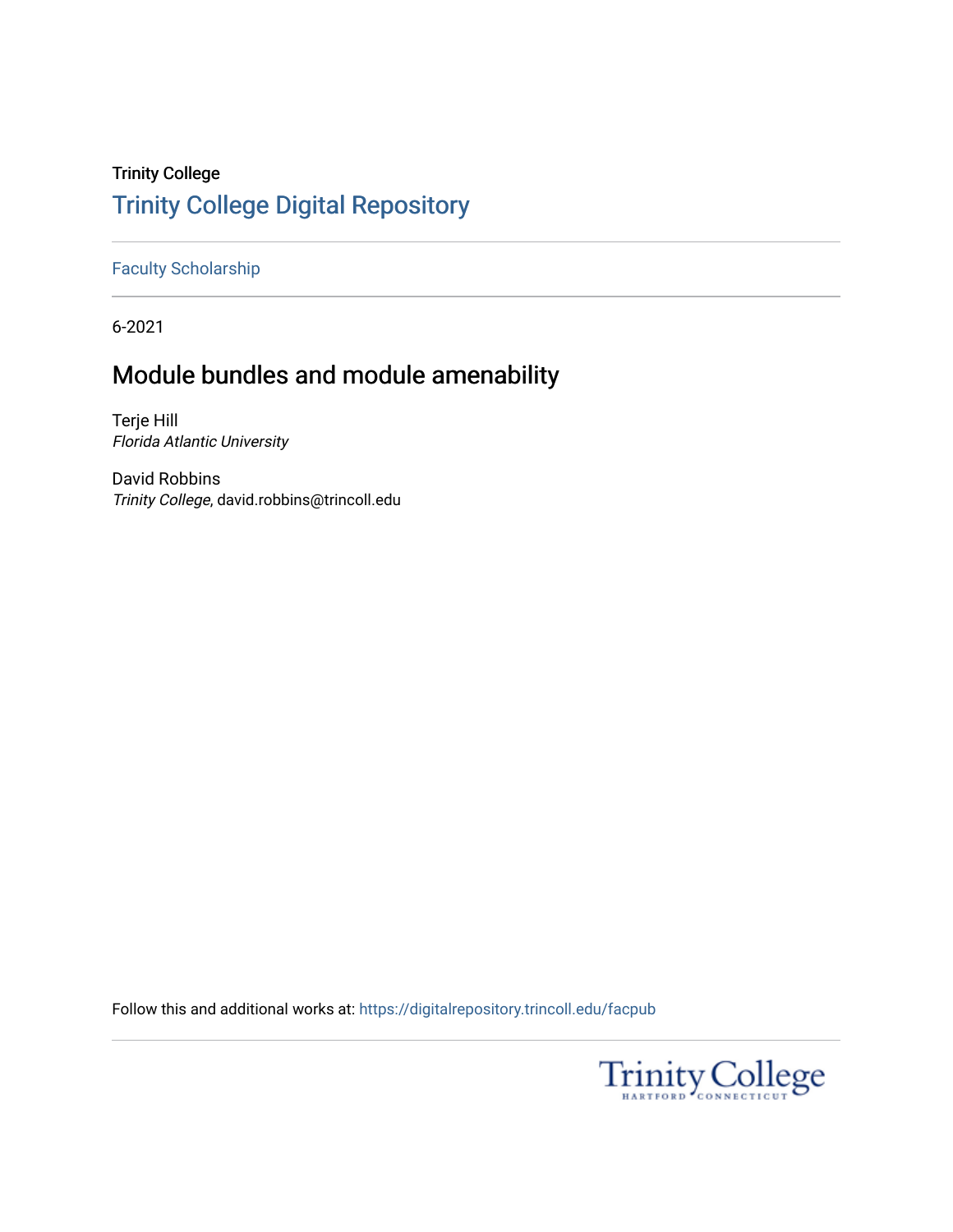## Module bundles and module amenability

TERJE HILL AND DAVID A. ROBBINS

ABSTRACT. Let X be a compact Hausdorff space, and let  $\{A_x : x \in X\}$ and  $\{B_x : x \in X\}$  be collections of Banach algebras such that each  $A_x$  is a  $B_x$ -bimodule. Using the theory of bundles of Banach spaces as a tool, we investigate the module amenability of certain algebras of  $A_x$ -valued functions on X over algebras of  $B_x$ -valued functions on X.

### 1. Introduction

Let  $X$  be a set, perhaps even a topological space, and suppose that  ${E_x : x \in X}$  is a collection of Banach spaces indexed by X. Let S be a Banach space of choice functions  $\sigma$  from X to the disjoint union  $\mathcal{E} = \bigcup_{i=1}^{\infty} \{E_x : x \in X\}$  of the  $E_x$  (i.e.,  $\sigma \in \prod$ x∈X  $E_x$ ) such that  ${\sigma(x) : \sigma \in S} = E_x$  for each  $x \in X$ . If S has a property P whenever each  $E_x$  has property  $\mathcal P$  (or perhaps when only some do), we say that  $\mathcal P$ is hereditary for S. It seems fairly natural to ask for which spaces  $S$  and properties  $P$  this hereditary condition holds.

In this paper, when the  $E_x$  are Banach algebras, we will investigate the extent to which a condition sufficient for module amenability is hereditary for spaces  $S$  of a specific description. We will conduct this investigation using the language of bundles of Banach spaces ( = Banach bundles) and their Banach section spaces. The paper is organized as follows. In Section 2 we will introduce the notion of Banach bundles and from the somewhat scattered references we will gather together for the reader's convenience some definitions, useful facts, and examples. We close the section with a very abbreviated bibliography of Banach bundles. In Section 3 we will discuss the notion of module amenability, and prove our main result. In the very

Received January 28, 2021.

<sup>2020</sup> Mathematics Subject Classification. Primary 46H25; Secondary 46H10.

Key words and phrases. Bundles of Banach algebras, bundles of Banach modules, module amenability.

https://doi.org/10.12697/ACUTM.2021.25.08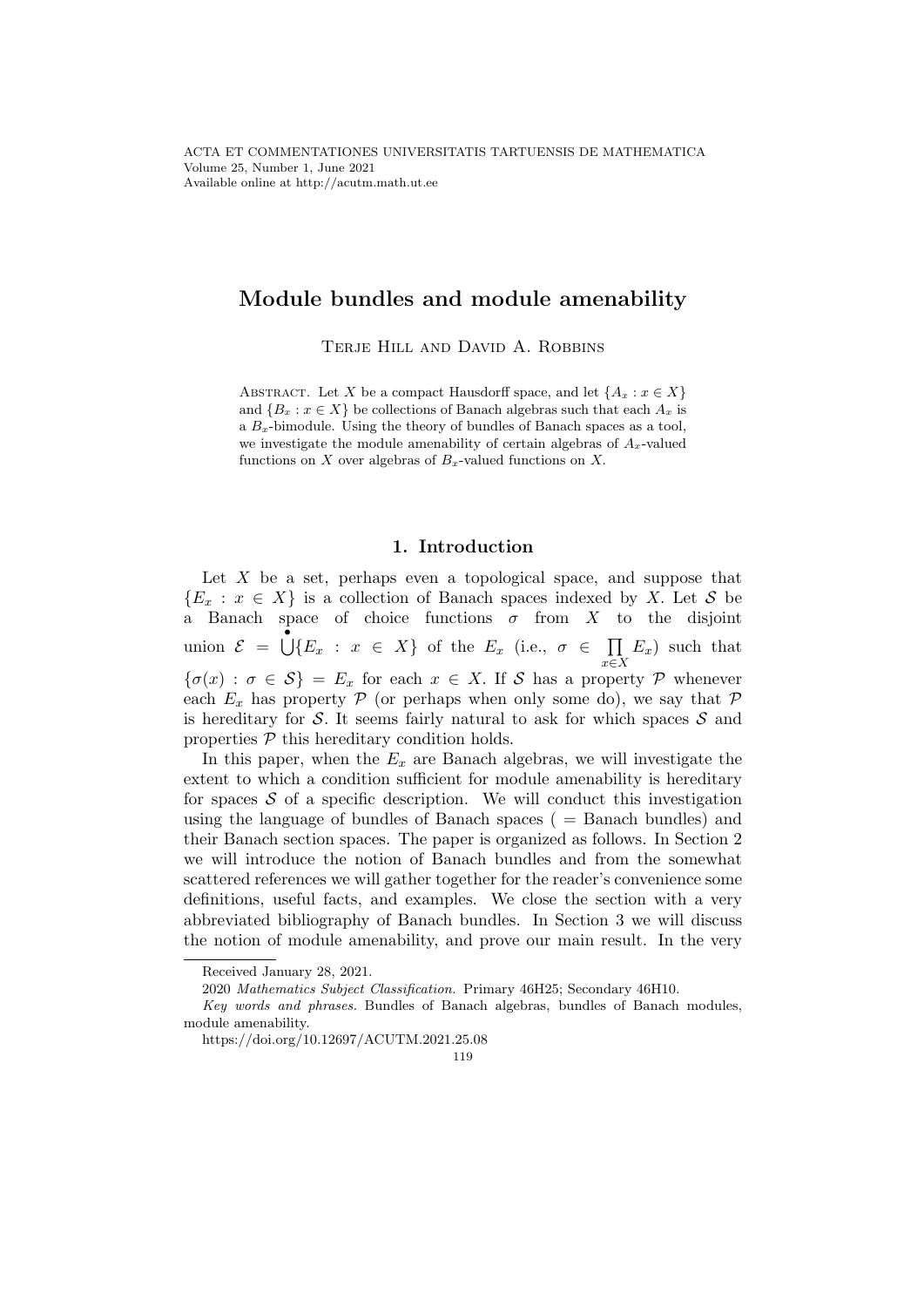short Section 4 we will prove a result regarding irreducibility of modules over section spaces of bundles of Banach algebras, and make two auxiliary observations.

## 2. Banach bundles – introduction, examples, and relevant properties

We first describe the spaces S with which we will be working. Let X be a compact Hausdorff space and, as above, let  $\{E_x : x \in X\}$  be a collection of

Banach spaces indexed by X, with disjoint union  $\mathcal{E} = \bigcup_{i=1}^{\infty} \{E_x : x \in X\}$ . Let K be the common scalar field, either  $\mathbb R$  or  $\mathbb C$ , and let  $\pi : \mathcal E \to X$  be the natural projection. We let S be a vector space of choice functions  $\sigma: X \to \mathcal{E}$  which satisfies the following:

1) for each  $x \in X$ ,  $E_x = \phi_x(\mathcal{S}) = \{\sigma(x) : \sigma \in \mathcal{S}\}\)$  ( $\mathcal{S}$  is said to be full;  $\phi_x$ is the evaluation map at  $x$ );

2) for each  $\sigma \in \mathcal{S}$  the norm map  $x \mapsto ||\sigma(x)||$  is upper semicontinuous;

3) S is a  $C(X)$ -module under the pointwise operations;

4)  $S$  is closed in the sup-norm.

(We observe that, while we are operating in the context of Banach spaces and algebras only, it is possible using only 1) and 3) above to describe an analogous situation in the more general context where the  $E_x$  are arbitrary topological algebras; see [1].)

Note that in the presence of the sup-norm on the space  $S$ , it is in fact a  $C(X)$ -locally convex module. That is (among other equivalent definitions, see [22] or [17]), whenever  $f, g \in C(X)$  with  $fg = 0$ , we have  $||(f + g)\sigma|| = \max{||f\sigma||, ||g\sigma||}$  for all  $\sigma \in \mathcal{S}$ .

When  $S$  satisfies these conditions, and in the presence of the compactness of X (in the language of [11],  $S$  is a function module), there is a topology on  $\mathcal E$  such that  $\mathcal S$  is precisely the space of continuous choice functions  $\sigma: X \to \mathcal E$ . This space of continuous choice functions is denoted by  $\Gamma(\pi)$ , which is the section space of the bundle of Banach spaces (= Banach bundle)  $\pi : \mathcal{E} \to X$ with fibers  $E_x$ ; we shall denote this bundle by  $\pi$  when there can be no confusion. The topology on  $\mathcal E$  is called the bundle topology, and is defined by tubes of the form

$$
\mathcal{T} = \mathcal{T}(U, z, \varepsilon) = \{ w \in \mathcal{E} : \pi(w) \in U \text{ and } ||\sigma(\pi(w)) - w|| < \varepsilon \},
$$

where  $\sigma \in \mathcal{S}$  is such that  $\sigma(x) = z \in E_x, U \subset X$  varies over neighborhoods of  $x \in X$ , and  $\varepsilon > 0$  varies; the tubes T form a subbasis for the bundle topology. With this bundle topology, the addition map  $(z, w) \mapsto z + w$  is continuous from  $\mathcal{E} \vee \mathcal{E}$  to  $\mathcal{E}$ , where  $\mathcal{E} \vee \mathcal{E} = \bigcup \{E_x \times E_x : x \in X\}$  is the fibered product of  $\mathcal E$  with itself with the relative topology from  $\mathcal E \times \mathcal E$ . The intuitive notion is that if  $\sigma \in \Gamma(\pi)$ , then we can think of  $\sigma(x)$  as moving continuously through the various spaces  $E_x$  as x moves continuously through X.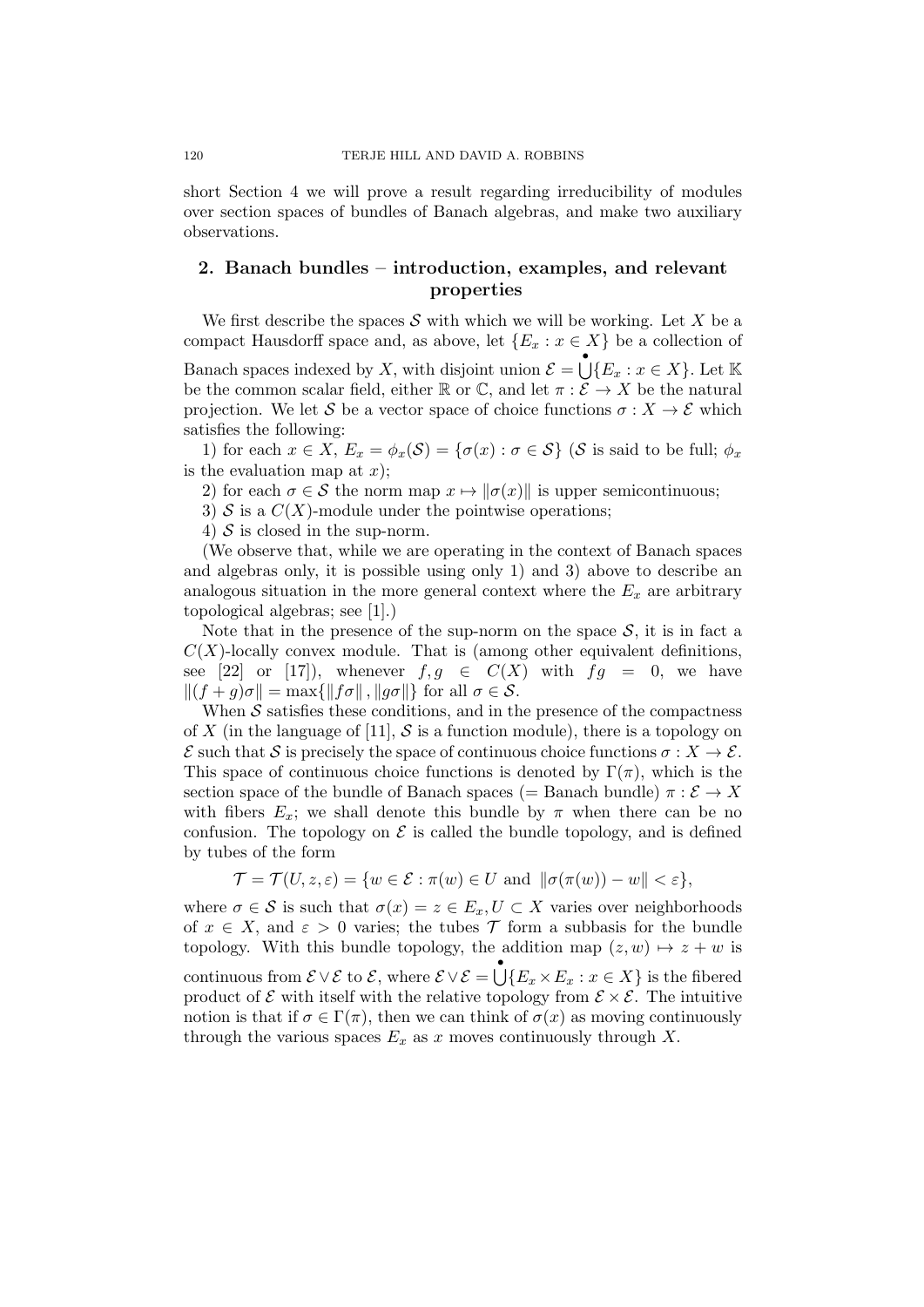Two sources which the reader may find most immediately useful for information on the development of the theory of Banach bundles are [17] and [30].

The definition above of a Banach bundle then leads to the reasonably natural definition of a bundle of Banach algebras. Suppose that  $\pi$  :  $\mathcal{A} = \bigcup_{i=1}^{n}$ x∈X  ${A_x : x \in X} \rightarrow X$  is a Banach bundle where each  $A_x$  is a Banach algebra. As noted above, with the bundle topology on  $A$ , the map  $(z, w) \mapsto z + w$ ,  $\mathcal{A} \vee \mathcal{A} \to \mathcal{A}$  is continuous. If in addition  $\Gamma(\pi)$  is closed under pointwise multiplication, then we call  $\pi$  a bundle of Banach algebras; this is equivalent to the continuity of the multiplication map  $(z, w) \mapsto zw$ from  $A \vee A$  to A. If each  $A_x$  has identity  $e_x$ , and if the identity selection e (given by  $e(x) = e_x$ ) is actually in  $\Gamma(\pi)$ , we say that  $\pi$  is an algebra bundle with identity. (Even when each fiber  $A_x$  of  $A$  has an identity,  $A$  may yet not be a bundle with identity. For example, we may identify  $c_0([0, 1])$  with the section space  $\Gamma(\pi_0)$  of the "spiky" bundle  $\pi_0 : \mathcal{A} = \bigcup_{k=1}^{\infty} \{ \mathbb{K} : x \in [0,1] \} \to [0,1]$ with constant fiber K. Evidently, each fiber  $\mathbb{K}_x = \mathbb{K}$  has an identity, but the identity selection is not in  $\Gamma(\pi)$ . See [30].)

Given the notion of a bundle of Banach algebras, then it should be clear what we mean by a bundle of Banach modules over a bundle of Banach algebras. Let  $\pi$  be a bundle of Banach algebras  $A_x$  with section space  $\Gamma(\pi)$ , as above. Suppose that for each  $x \in X$ ,  $M_x$  is a left (right, bi-) module over  $A_x$ , and that  $\rho : \mathcal{M} = \bigcup_{x \in X} \{M_x : x \in X\} \to X$  is a bundle of Banach spaces such that for each  $\tau \in \Gamma(\rho)$  and  $\alpha \in \Gamma(\pi)$  we have  $\alpha \tau \in \Gamma(\rho)$ . (This is equivalent to the continuity of the map  $(z, w) \mapsto zw$  from  $\mathcal{A} \vee \mathcal{M}$  to  $\mathcal{M}$ .) Then  $\rho$  is a bundle of left Banach modules over the bundle  $\pi$  of Banach algebras. Evidently, the same notions apply for right and bimodules. If the algebra bundle  $\pi$  has identity, and if each  $M_x$  is unital as an  $A_x$ -module, then clearly  $\Gamma(\rho)$  is unital as a  $\Gamma(\pi)$ -module. See [31] for this development.

Our investigation in Section 3 into how a condition sufficient for module amenability might be hereditary is motivated by similar cases of Banach bundles (of algebras, or just of spaces)  $\pi : \mathcal{E} \to X$ , where properties of the  $E_x$  can be inherited by  $\Gamma(\pi)$ . For example, in [16] it was shown that  $\Gamma(\pi)$  has the approximation property if and only if each fiber  $E_x$  does also. More recently, the present authors showed in [25] that if  $\pi$  is a Banach algebra bundle with each fiber commutative, then  $\Gamma(\pi)$  satisfies spectral synthesis if and only if each fiber does also. The papers [38] and [23] show that several geometric properties of the  $E_x$  can be inherited by  $\Gamma(\pi)$ . The authors also showed, in [26], that if  $\pi$  is a bundle of Banach algebras, then  $\Gamma(\pi)$  is amenable if and only if the fibers  $E_x$  are "uniformly amenable" in a very reasonable definition of the term (see the reference for the meaning of this). The present paper continues in this vein. (We also note here the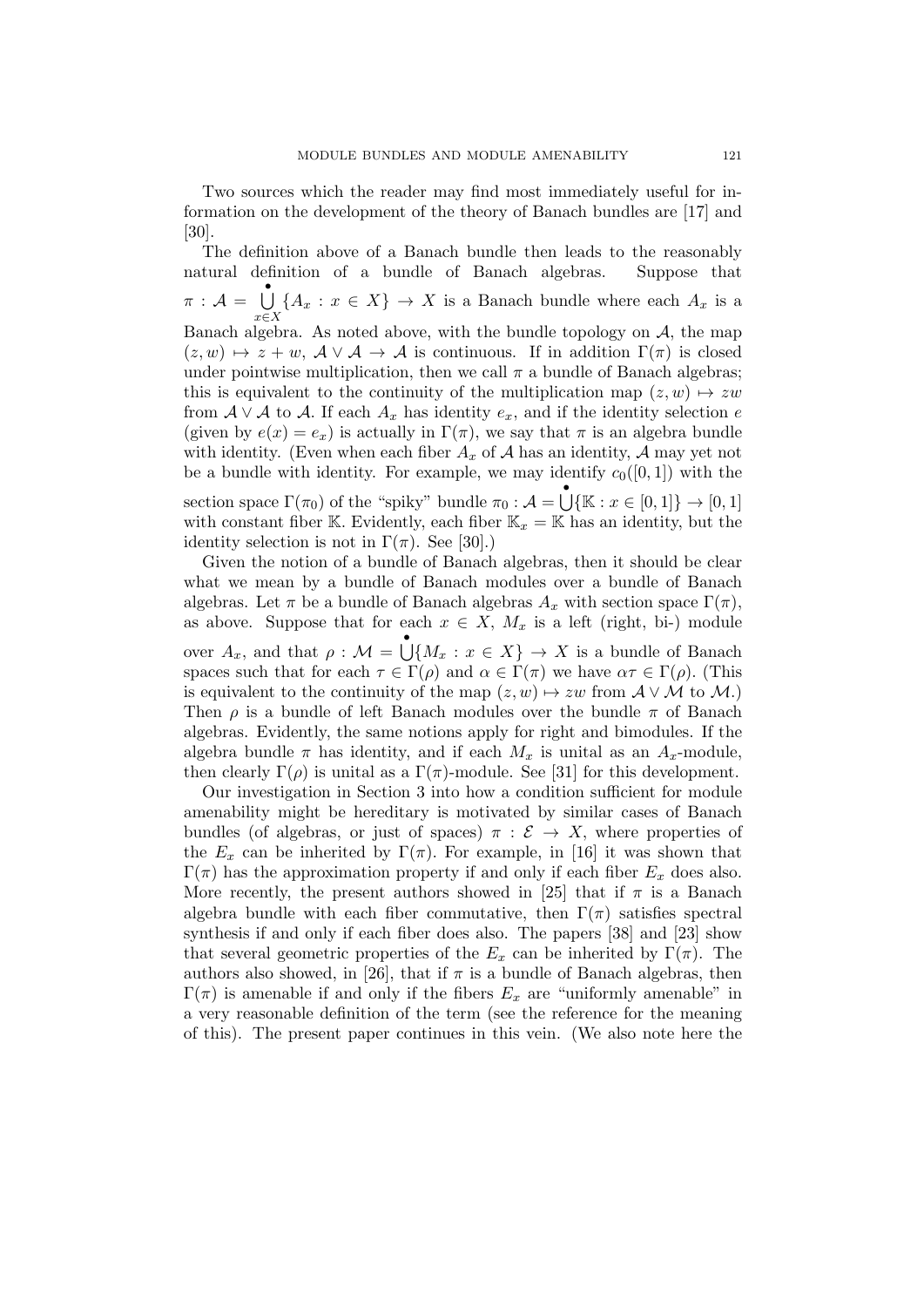importance for the notion of heredity of using the sup-norm on function spaces  $S$  as described at the beginning of this section. For example, it is evident that  $S = \ell^1([0, 1])$ , when regarded as a space of functions from [0, 1] to  $\bigcup_{i=1}^{n} \{\mathbb{K}_x = \mathbb{K} : x \in [0,1]\},\$  satisfies conditions  $1$ ) – 3) above; clearly each  $\mathbb{K}_x$ has a bounded approximate identity, but  $\ell^1([0, 1])$  does not.)

Following are some examples of module bundles over algebra bundles. Here and elsewhere in the paper we will abuse notation slightly in the following fashion. Suppose that A is a Banach algebra, that  $I \subset A$  is a closed ideal, and that  $M$  is a (left)  $A$ -module. Unless otherwise noted, by  $IM$  (or by  $I \cdot M$ , if desirable for typographic clarity) we will mean the closure in M of the set  $\{am : a \in I, m \in M\}$ . If  $M = AM$ , we say that M is an essential A-module.

Example 1. Any Banach space over K is also a module over K. Let  $\rho : \mathcal{E} = \bigcup_{i=1}^{\infty} \{E_x : x \in X\} \to X$  be a Banach bundle, with each  $E_x$  a Banach space over a common K, and let  $\pi : \mathcal{A} = X \times \mathbb{K} \to X$  be the trivial bundle, where A has its product topology and  $\Gamma(\pi) \simeq C(X)$ . Then  $\Gamma(\rho)$  satisfies conditions 1)–4), so that  $\rho$  is a bundle of modules over  $\pi$ .

Example 2. Let E be a Banach module over the Banach algebra A, and let  $C(X, E)$  be the space of continuous E-valued functions. Then  $C(X, E)$  is a Banach module over  $C(X, A)$ . We have  $C(X, E) \simeq \Gamma(\rho)$ , where  $\rho: X \times E \to X$  is the trivial bundle with constant fiber E and  $X \times E$  has the product topology;  $\rho$  is a bundle of Banach modules over the trivial bundle  $\pi: X \times A \rightarrow X$  (defined similarly).

**Example 3.** Suppose that for each  $x \in X$ ,  $E_x$  is a Banach module over the algebra  $A_x$ . Denote by  $\rho_0 : \mathcal{E} \to X$  the spiky bundle with fibers  $E_x$  over X (again, see [30]). Then  $\Gamma(\rho_0)$  is the closure in the sup norm of the space of choice functions with finite support. If  $\pi : A \to X$  is any algebra bundle with fibers  $A_x$ , then  $\rho_0$  is a module bundle over  $\pi$ .

**Example 4.** Let A be a Banach algebra, and let  $\mathcal{I}$  be a collection of closed ideals  $I \subset A$ . Suppose that  $\mathcal I$  can be topologized as a compact Hausdorff space in such a way that the map  $I \mapsto ||a + I||$  from  $\mathcal I$  to  $\mathbb R^+$  is upper semicontinuous for each  $a \in A$ . (In the language of [30],  $\mathcal I$  is said to be topologically compatible with A.) Let M be a Banach A-module. For  $I \in \mathcal{I}$ , set  $F_I = M/IM$ , and let  $\mathcal{F} = \bigcup_{i=1}^{n} \{F_I : I \in \mathcal{I}\}\$ . Then  $I \mapsto ||m + IM||$  is upper semicontinuous for each  $m \in M$ , so that  $\rho : \mathcal{F} \to X$  is a Banach module bundle over the Banach algebra bundle  $\pi : A = \bigcup_{i=1}^{\infty} \{A/I : I \in \mathcal{I}\} \to X$ . In particular, if  $A$  is commutative with identity, and  $\mathcal I$  is the collection of maximal ideals ( = kernels of K-valued algebra homomorphisms on  $A$ ) in A, with its weak\*-topology, and if M is an A-module, then  $I \mapsto \|a + I\|$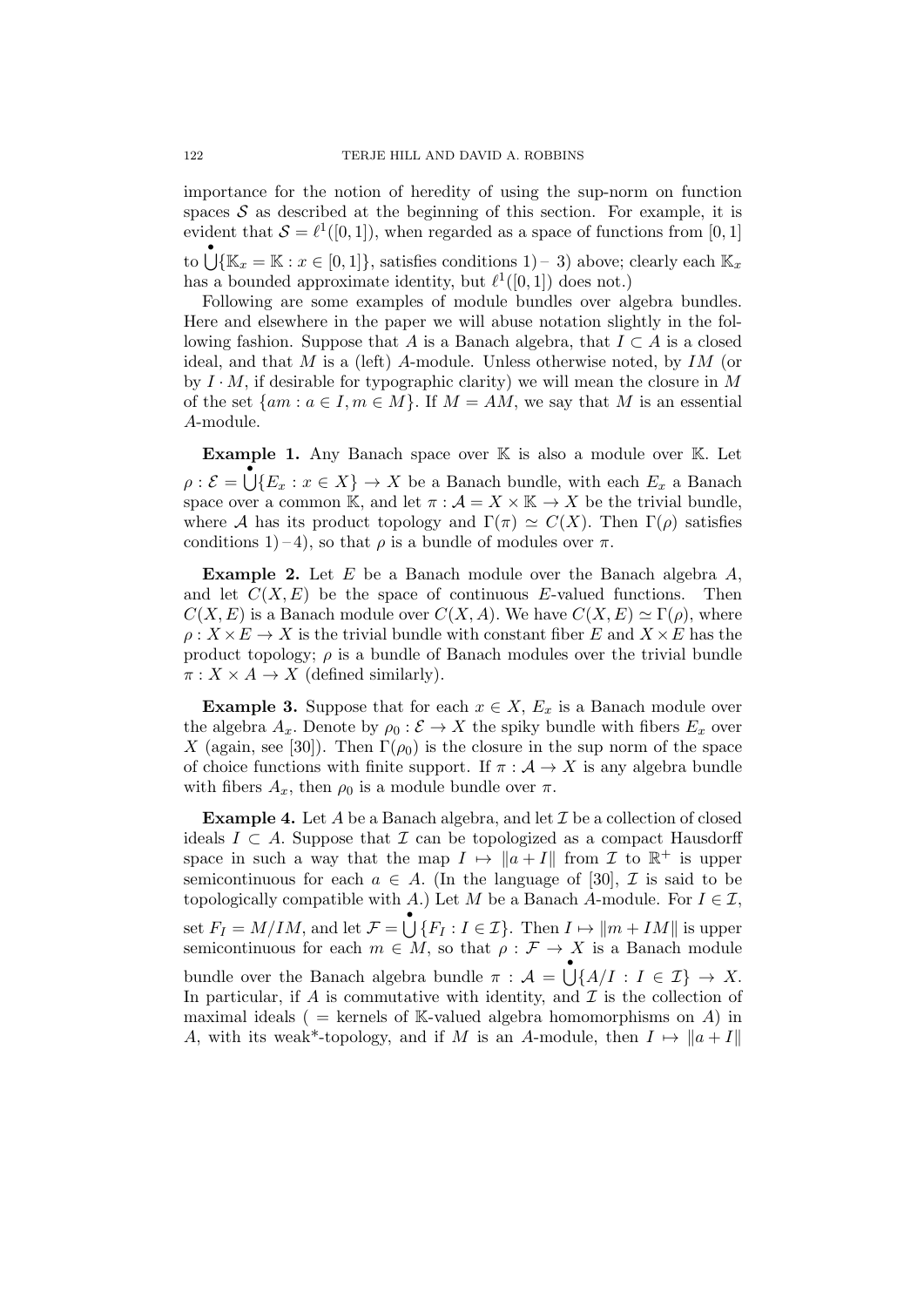and  $I \mapsto ||m + IM||$  are upper semicontinuous for each  $a \in A$  and  $m \in M$ , and so  $\rho$  and  $\pi$  satisfy the described conditions. (See [31].) Or, for another example in this vein, the Dauns–Hofmann representation theorem (see, e.g., [21]) states that a  $C^*$ -algebra is isometrically isomorphic to the section space of a certain bundle of (quotient)  $C^*$ -algebras.

Following are some salient facts regarding Banach bundles (algebra bundles, module bundles) which we will use in Section 3 in proving the hereditary nature of module amenability (to be defined therein).

I) If  $\pi : \mathcal{E} \to X$  is a Banach bundle, and  $F \subset \Gamma(\pi)$  is a closed linear subspace which is also a  $C(X)$ -module, set  $F_x = {\sigma(x) : \sigma \in F} = \phi_x(F)$ , where  $\phi_x$  is the evaluation map at x; clearly  $F_x \subset E_x$ . If we set  $(F_x)^x = \{\sigma \in \Gamma(\pi) : \sigma(x) \in F_x\},\$  then  $F = \bigcap$ x∈X  $(F_x)^x$ . The subspace and  $C(X)$ -module F is itself the section space of a bundle  $\rho_1 : \mathcal{F} \to X$ with fibers  $F_x$ . If  $\sigma \in \Gamma(\pi)$ , then  $\sigma \in F$  if and only if  $\sigma(x) \in F_x$  for all x. Moreover, there is a bundle  $\pi_1 : \mathcal{E}/\mathcal{F} \to X$  whose fibers over x are (isometrically isomorphic to)  $E_x/F_x$ , and an isometric  $C(X)$ -isomorphism  $\Phi : \Gamma(\pi)/\Gamma(\rho_1) = \Gamma(\pi)/F \rightarrow \Gamma(\pi_1)$ , with the correspondence given by  $[\Phi(\sigma + F)](x) = \sigma(x) + F_x$ ; we have  $\|\sigma + F\| = \sup_{x \in X} \|\sigma(x) + F_x\|$ .

II) If  $\pi : \mathcal{E} \to X$  is a Banach bundle, and  $U \subset X$  is a closed subset, let  $I_U \subset C(X)$  denote the ideal of functions which vanish on U. Then, as a special case of I), we have  $\Gamma(\pi_U) \simeq \Gamma(\pi)/I_U \Gamma(\pi)$ , where  $\Gamma(\pi_U)$  is the section space of the restriction bundle  $\pi_U : \mathcal{E}_U = \bigcup \{E_x : x \in U\} \to U$  (with  $\mathcal{E}_U$  given its relative topology from  $\mathcal{E}$ ). Because of the Tietze theorem for bundles (see, e.g., [29, Lemma 3.3] or [17, Corollary 4.5]), we can identify the restriction bundle  $\pi_U$  with its extension bundle  $\pi'_U : \mathcal{E}' \to X$ , where  $E'_x = 0$  if  $x \notin U$ and  $E'_x = E_x$  if  $x \in U$ . Even more particularly, if  $I_x \subset C(X)$  is the maximal ideal of functions in  $C(X)$  which vanish at x, we have  $E_x \simeq \Gamma(\pi)/I_x\Gamma(\pi)$ as a Banach space (and as the highly restricted "single point" section space  $\Gamma(\pi_x')$  of the bundle  $\pi_x' : \mathcal{E}_x' \to X$ , whose fibers are  $E_y' = 0$  if  $y \neq x$ , and  $E'_x = E_x$ ).

III) Let  $\pi : \mathcal{E} \to X$  and  $\rho : \mathcal{F} \to X$  be Banach bundles, and let  $T : \Gamma(\pi) \to \Gamma(\rho)$  be a continuous  $C(X)$ -homomorphism, i.e.,  $T(f\sigma) = fT(\sigma)$ for  $f \in C(X)$  and  $\sigma \in \Gamma(\pi)$ . Then there exist induced linear maps  $T_x: E_x \to F_x$  which make this diagram commute:

$$
\Gamma(\pi) \xrightarrow{T} \Gamma(\rho) \n\downarrow \qquad \downarrow \qquad , \qquad \text{(Figure 1)} \nE_x \xrightarrow{T_x} F_x
$$

where the downward arrows indicate evaluation of sections at  $x \in X$ . It can be shown that  $||T|| = \sup_x ||T_x||$ , and that T induces a continuous map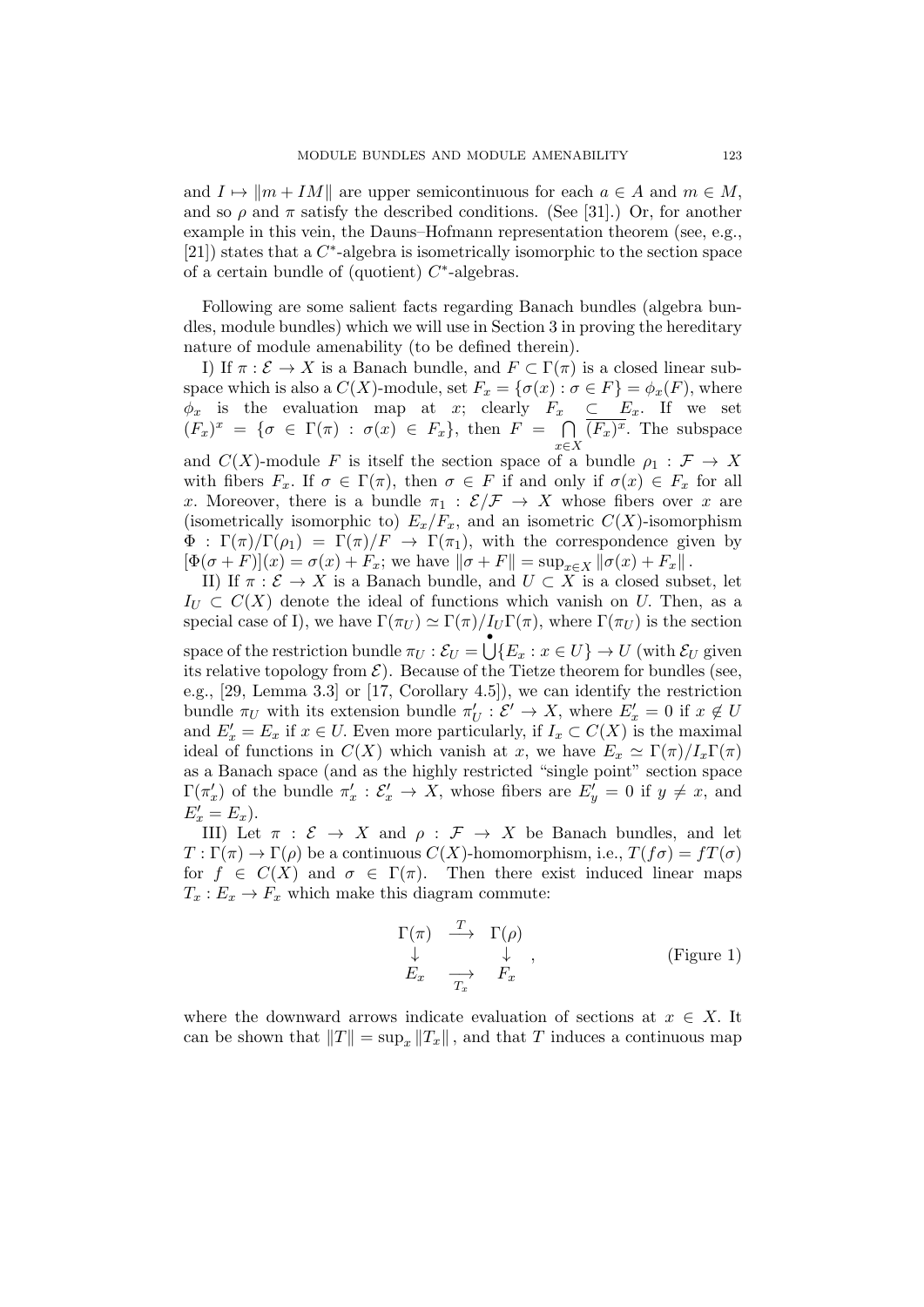$\overline{T}: \mathcal{E} \to \mathcal{F}$  which makes this diagram commute:

$$
\begin{array}{ccc}\n\mathcal{E} & \xrightarrow{\widetilde{T}} & \mathcal{F} \\
\pi \searrow & & \swarrow \rho\n\end{array} \qquad \qquad \text{(Figure 2)}
$$

Conversely, each continuous map  $\widetilde{T}:\mathcal{E}\rightarrow\mathcal{F}$  which makes the diagram in Figure 2 commute and such that  $(T)_x : E_x \to F_x$  is linear (where  $(T)_x$  is the restriction of  $(\tilde{T})_x$  to  $E_x$ ) describes a  $C(X)$ -homomorphism  $T : \Gamma(\pi) \to \Gamma(\rho)$ , defined by  $(T\sigma)(x) = (T)_x(\sigma(x)).$ 

IV) Recall from the beginning of this section that, if M is a  $C(X)$ -module, we say that M is  $C(X)$ -locally convex provided that (among other characterizations) we have  $||(f + g)m|| = \max{||fm||, ||gm||}$  whenever  $f, g \in C(X)$ with  $fg = 0$ , and  $m \in M$ . A  $C(X)$ -locally convex module M is isometrically C(X)-isomorphic to the section space  $\Gamma(\pi)$  of a bundle  $\pi : \mathcal{E} = \bigcup_{n=1}^{\infty} E_n \to X$ , where  $E_x = M/I_xM$ . Conversely, each such section space is  $C(X)$ -locally convex.

Of these Remarks, I) and II) can be found in the discussion in Chapter 9 of  $[17]$ ; III) can be found in  $[30]$ ; and IV) can be found in  $[17]$ , Chapter 7.

We close this section with the following bibliographical note, taken in large part from [24]. Banach bundles and their section spaces have been around under a variety of labels for some time, to a variety of ends. The terminology includes "upper semicontinuous function modules" [11], as noted above; "Banach function modules" [7]; and "bundles of topological vector spaces" [17]. A more categorical discussion of the matter can be found in, e.g., [22] and [32]; the paper [19] and some of its references are also relevant. Indeed, the basic ideas go back at least as far as 1949 [18] and 1951 [28], under the terminology "continuous sums" (of Banach spaces). The tie between Banach bundles and function modules can be summarized by the following. When  $X$  is compact, the section space of any Banach bundle is a function module, and, conversely, any Banach  $C(X)$ -module M has a norm-decreasing  $C(X)$ -module representation as the space of sections of a certain "canonical" bundle  $\pi : \mathcal{E} \to X$  with fibers  $E_x = M/I_xM$ , where again  $I_xM$  is the closed span of  $\{fm : f \in C(X) \text{ and } f(x) = 0, m \in M\}$  (see  $[30]$  – and, if M is  $C(X)$ -locally convex, this representation is an isometric  $C(X)$ -isomorphism; this is the content of IV) above. See [15], and also [12] and [14] for more connections, especially regarding bundles of algebras.

#### 3. Module amenability and heredity

Let A and B be Banach algebras, where A is also a Banach B-bimodule. The notion of module amenability (of A as a B-bimodule) was introduced by M. Amini in [2] and its Corrigendum [3] as a generalization of the classic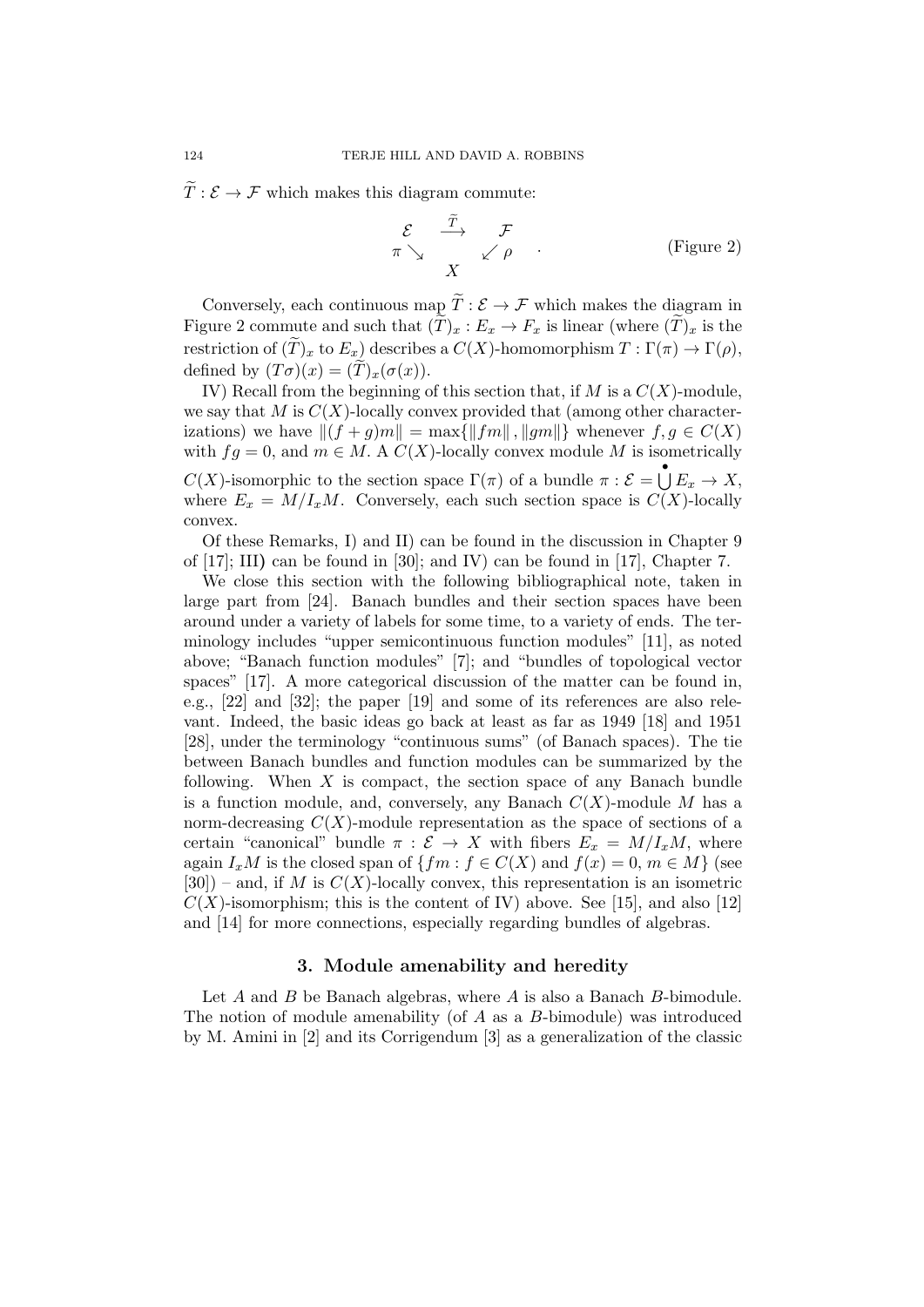concept of amenability for Banach algebras (see [27]) with the goal of using module amenability as a tool for studying certain aspects of semigroup algebras. It was subsequently found that the antecedent conditions on A and B which were used in [2] and [3] were inadequate to the purpose. Those conditions were modified in [35] and [10], and have been used in a sizeable number of papers by Amini and others since that time  $([4])$ . (See, e.g., [8], [9], [36], [6] or [5].) The actual definition of module amenability as introduced in [2] has not changed over time. It is already known that, loosely speaking and just as in the classical case of amenable Banach algebras, module amenability is preserved by quotients and tensor products. (See various of the papers cited above.) Our purpose is to investigate how the property of module amenability (actually, a property sufficient for it), with the antecedent conditions on A and B from  $[35]$  and  $[10]$  et seq., is hereditary for appropriately specified spaces of algebra-valued functions. We now provide specifics.

**Definition 1** (see, e.g., [35] and [10]). Suppose that A and B are Banach algebras such that  $A$  is a Banach  $B$ -bimodule, and let  $M$  be simultaneously a Banach A- and B-bimodule. Suppose that the following compatibility conditions of actions (of  $B$  acting on  $A$ ) are satisfied:

$$
(*) b(aa') = (ba)a' \text{ and } (**) (aa')b = a(a'b), a, a' \in A, b \in B.
$$
 (1)

Suppose also that

$$
b(am) = (ba)m, a(bm) = (ab)m \text{ and } (bm)a = b(ma)
$$
 (2)

for all  $a \in A$ ,  $b \in B$ , and  $m \in M$  for the left actions of A and B on M, and similarly for the right and two-sided actions of  $A$  and  $B$  on  $M$ . We then call M a Banach A-B module.

If additionally we have

$$
bm = mb \tag{3}
$$

for all  $b \in B$  and  $m \in M$ , we say that M is a commutative A-B module.

Note that the commutativity of  $M$  as an  $A-B$  bimodule specifically refers to the action of B on M, and that A itself may not be an  $A-B$  module (although if A is a commutative B-module it will be so).

If M is a commutative  $A-B$  bimodule, then so is the dual space  $M^*$ , where the multiplication is given as usual by

$$
(fa)(m) = f(am), \ (af)(m) = f(ma)
$$

and

$$
(fb)(m) = f(bm) = f(mb) = (bf)(m)
$$

for  $f \in M^*$ ,  $a \in A$ ,  $b \in B$ ,  $m \in M$ .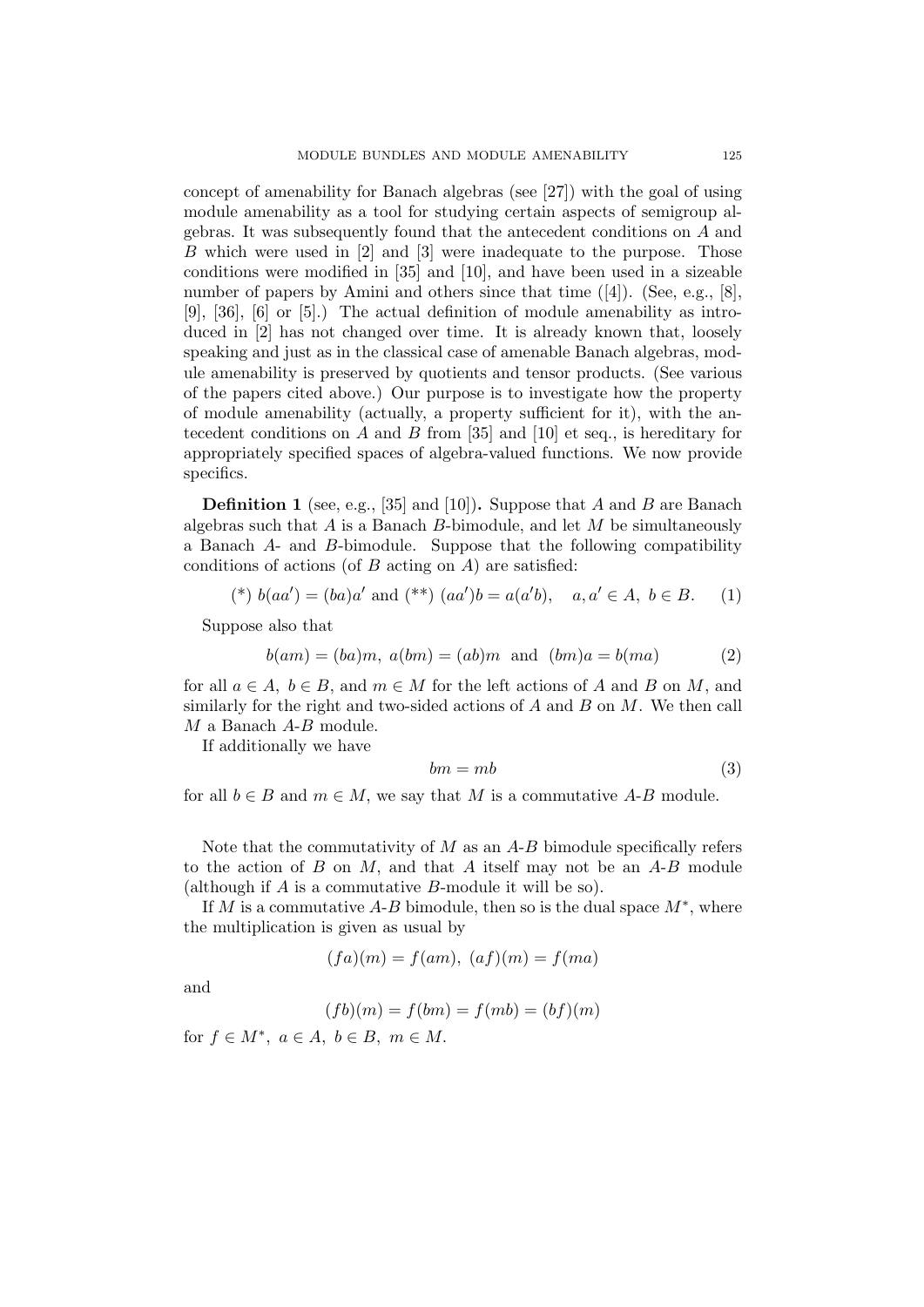Let  $M$  be an  $A-B$  bimodule. Then an  $A-B$  module derivation of  $A$  is a continuous linear map  $D: A \to M$  which satisfies the properties

$$
D(aa') = D(a)a' + aD(a')
$$

and

$$
D(ba) = bD(a), D(ab) = D(a)b
$$

for  $a, a' \in A, b \in B$ . Note that D is a B-module map of A to M. If M is a commutative A-B bimodule and  $m \in M$ , define the map  $\delta_m : A \to M$  by

$$
\delta_m(a) = am - ma \text{ for } a \in A \text{ and } m \in M.
$$

It is straightforward to check that in the presence of the commutativity of M and the compatibility conditions given in conditions  $(1)$  and  $(2)$  above,  $\delta_m$  is an A-B module derivation. We call a map of the form  $\delta_m$  an inner derivation.

We then make the following definition, originally appearing in [2] and [3], and repeated in [35] and subsequent papers.

**Definition 2.** Let A and B be Banach algebras, and suppose that A is also a B-bimodule satisfying  $(*)$  of condition (1). Then A is said to be B-module amenable ( = amenable as a B-module) if, whenever M is a commutative A-B module satisfying condition (2) and  $D: A \to M^*$  is an A-B module derivation, then D is inner, i.e.,  $D = \delta_{m^*}$  for some  $m^* \in M^*$ .

Although we will not be using this homological characterization, we note that this definition is equivalent to asserting that  $\mathcal{H}_B^1(A, M^*) = 0$  for each commutative A-B module M, where  $\mathcal{H}_B^1(A, M^*)$  denotes the first cohomology group, relative to  $B$ , with coefficients in  $M^*$ .

In the case that  $B = K$ , any Banach A-bimodule M is automatically a commutative A-K bimodule, and the definition of B-module amenability of A reduces to the usual notion of amenability of a Banach algebra (see [27]).

Now, let  $A$  be a  $B$ -bimodule, and also consider  $A$  as a bimodule over itself. Then the projective tensor product  $\widehat{A} \widehat{\otimes} A$  is both an  $A$ - and a B-bimodule under the actions  $b(a \otimes a') = (ba) \otimes a'$  and  $c(a \otimes a') = (ca) \otimes a'$ , and similarly for the right actions of B and A on  $\widehat{A} \widehat{\otimes} A$ , where  $a, a', c \in A$  and  $b \in B$ . We let  $K_B$ , the B-balanced kernel in  $A\widehat{\otimes}A$  be the closed span in  $A\widehat{\otimes}A$  of elements of the form  $(ab) \otimes a' - a \otimes (ba')$ , and set  $A \otimes_B A := (A \widehat{\otimes} A)/K_B$ as in [37]. For  $a, a' \in A$ , we will write an elementary element of  $A \otimes_B A$  as  $a \otimes_B a' = a \otimes a' + K_B$ , and use either as convenient for clarity.

Define the map  $\omega$ :  $A\widehat{\otimes}A \to A$  by  $\omega(a\otimes a') = aa'$ , and let  $J_B$  be the closure in A of  $\omega(K_B)$ . Then  $\omega$  induces a map

$$
\widetilde{\omega}: A \otimes_B A \to A/J_B, a \otimes a' + K_B \mapsto aa' + J_B,
$$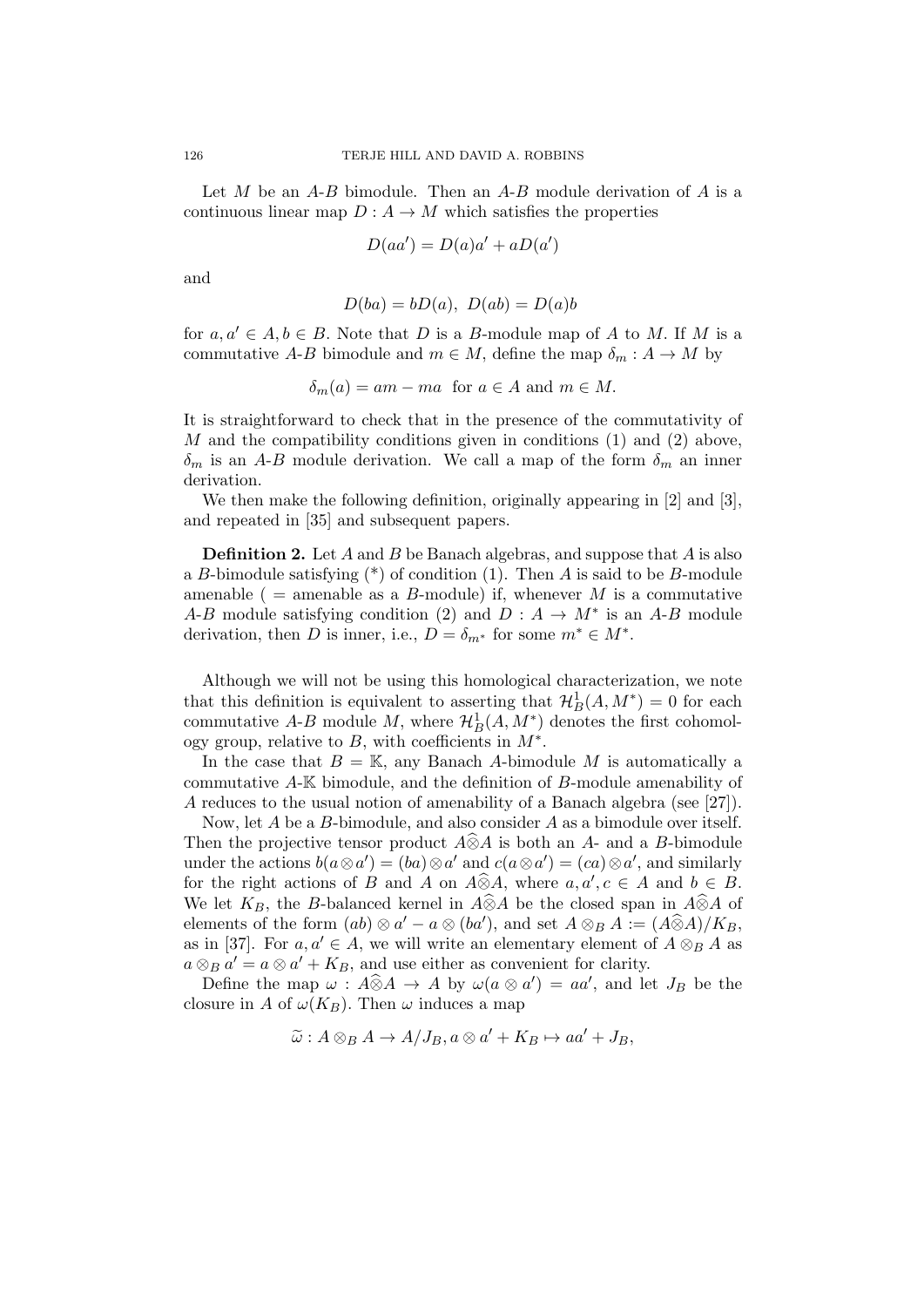as in this diagram:

$$
A \widehat{\otimes} A \qquad \xrightarrow{\omega} \qquad A
$$
  
\n
$$
A \otimes_B A = (A \widehat{\otimes} A) / K_B \qquad \xrightarrow{\omega} \qquad A / J_B
$$
  
\n(Figure 3)

All maps involved are norm-decreasing. We have that  $K_B$  is an  $A$ - and a  $B$ submodule of  $\widehat{A} \hat{\otimes} A$ , and  $J_B$  is an A- and a B-submodule of A; hence  $A \otimes_B A$ and  $A/J_B$  are both A- and B-modules, and  $A/J_B$  is an A-B module. (See [35]).

For the following definition, recall that if  $B$  is a Banach algebra, and if M is a Banach B-bimodule, we say that a net  ${b_i} \subset B$  is a (two-sided) approximate identity for M if both  $b_i m \to m$  and  $m b_i \to m$  in norm in M;  ${b_i}$  is a bounded approximate identity if for some  $q > 0$  we have  $||b_i|| < q$ for all i; left- and right-approximate identities are defined analogously.

**Definition 3** (see [35]). Let A be a B-bimodule satisfying condition  $(1)$ . The algebra A is said to have a B-module approximate diagonal if there is a bounded net  $\{u_{\lambda}\}\subset A\otimes_B A$  such that

1)  $\{\widetilde{\omega}(u_{\lambda})\}$  is a bounded approximate identity (b.a.i.) for  $A/J_B$  (that is, for each  $a \in A$  we have

$$
\|[\widetilde{\omega}(u_{\lambda})a - a] + J_B\| \to 0 \text{ and } \|[a\widetilde{\omega}(u_{\lambda}) - a] + J_B\| \to 0,
$$

where the norms are taken in  $A/J_B$ ); and

2) for each  $a \in A$ , we have  $||u_{\lambda}a - au_{\lambda} + K_B|| \to 0$  (where the norm is taken in  $A/K_B$ ).

In 2), the multiplication is given by, for example, if  $u_{\lambda} = \sum c_k \otimes c'_k + K_B$ , then  $u_{\lambda}a = \sum c_k \otimes (c'_ka) + K_B.$ 

The following establishes the fundamental relationship between the  $B$ -module amenability of  $A$  and the existence of a  $B$ -module approximate diagonal when  $A \otimes_B A$  is a commutative A-B module.

**Theorem 1** (see [35], Theorem 2.1). Let A and B be Banach algebras such that A is a B-bimodule, and suppose that  $A \otimes_B A$  is a commutative A-B module. Then the following statements are equivalent:

1) A is B-module amenable and  $A/J_B$  has a b.a.i.;

2) A has a B-module approximate diagonal.

(We omit a third part of this equivalence which is not necessary for our purposes.)

Note that this theorem does not establish equivalent conditions for module amenability per se. This is in contrast to the intrinsic characterization of amenability of a Banach algebra which was proved in [20, p. 264], and used by the authors in [26] to show that amenability was hereditary for certain spaces of functions taking their values in (possibly varying) Banach algebras.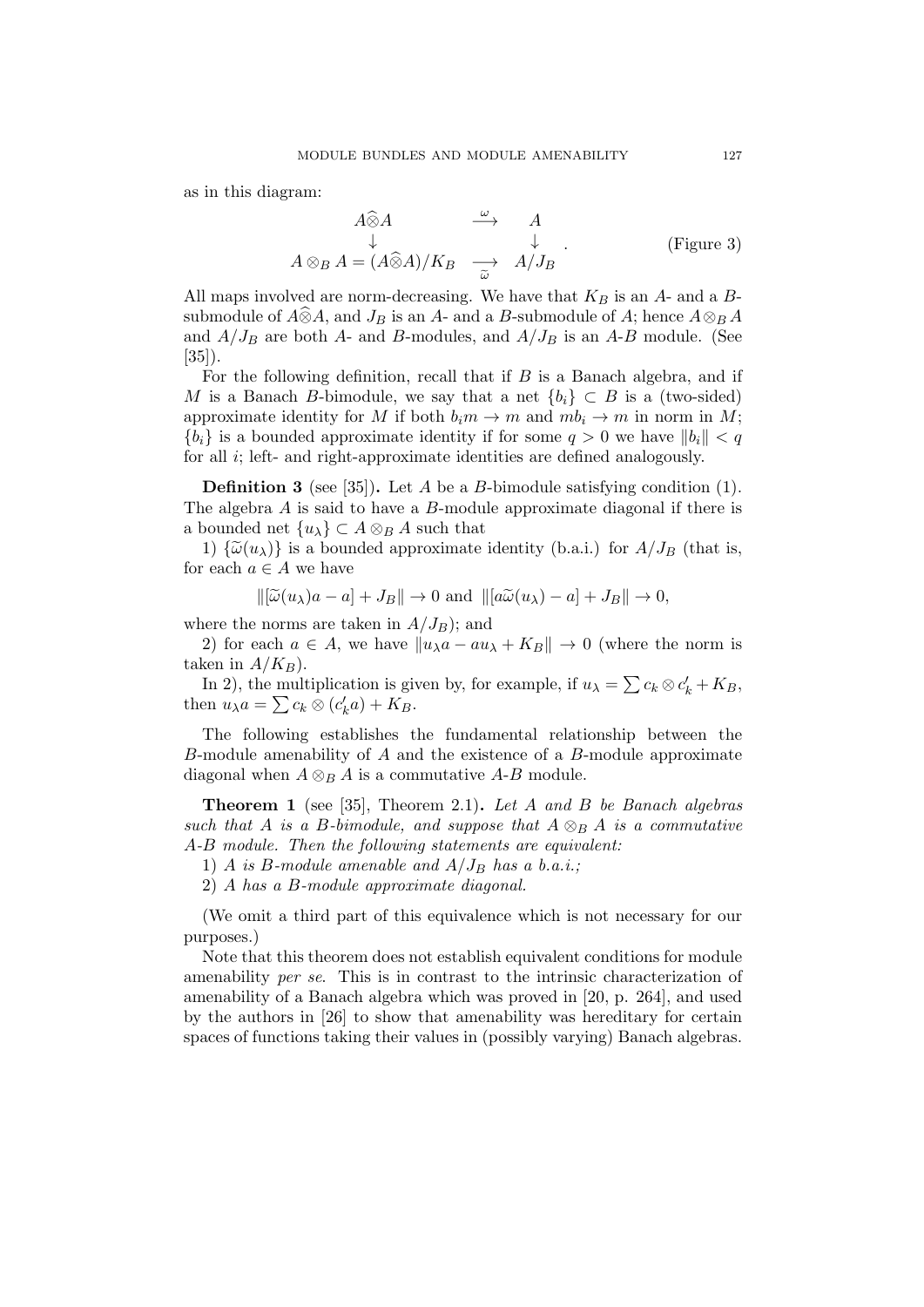It is easy to check the following: 1) if  $A$  is commutative as a  $B$ -module, then  $A \otimes_B A$  is commutative and  $J_B = \{0\}$ ; and 2) if A has a b.a.i. and  $A \otimes_B A$  is commutative as a B-module, then so is  $A/J_B$ .

Henceforth, unless otherwise noted, we will let  $X$  be a compact Hausdorff space, and  $\rho: \mathcal{A} = \bigcup_{X} \{A_x : x \in X\} \to X$  and  $\pi: \mathcal{B} = \{B_x : x \in X\} \to X$ be bundles of Banach algebras such that the following standard assumptions hold:

**S1)** each  $A_x$  is a  $B_x$ -bimodule satisfying condition (1);

**S2)** each  $A_x$  has a  $B_x$ -module approximate diagonal  $\{u_{\lambda_x} : \lambda_x \in \Lambda_x\}$ , with  $||u_{\lambda_x}|| \leq p_x$ , and the  $B_x$ -module approximate diagonals are uniformly bounded with  $\sup_x p_x < p < \infty$ ;

S3) each  $A_x \otimes_{B_x} A_x$  is a commutative  $B_x$ -module;

S4)  $\rho$  is a bundle of bimodules over  $\pi$ .

Then, because the operations are pointwise-defined,  $\Gamma(\rho)$  is a  $\Gamma(\pi)$ -bimodule which also satisfies condition (1). We will denote  $\mathfrak{A} := \Gamma(\rho)$  and  $\mathfrak{B} := \Gamma(\pi)$ . Note that each of  $\mathfrak A$  and  $\mathfrak B$  is also a  $C(X)$ -module, and that each of them is necessarily commutative over  $C(X)$ . Denote by  $K_{C(X)}$  and  $K_{\mathfrak{B}}$  the  $C(X)$ and B-balanced kernels, respectively, in  $\mathfrak{A}\otimes\mathfrak{A}$ . Denote by  $J_{\mathfrak{B}}\subset\mathfrak{A}$  the closure of  $\omega(K_{\mathfrak{B}})$ , where  $\omega : \mathfrak{A} \otimes \mathfrak{A} \to \mathfrak{A}$  is the multiplication map in Figure 3. We will also generally assume that

S5)  $K_{C(X)} \subset K_{\mathfrak{B}}(\subset \mathfrak{A} \widehat{\otimes} \mathfrak{A}).$ 

Before we prove a series of results leading up to the proof of Theorem 2, we note that the condition S5) that  $K_{C(X)} \subset K_{\mathfrak{B}}$  may frequently hold.

Lemma 1. Let  $\mathfrak A$  and  $\mathfrak B$  satisfy  $S1$ )– $S4$ ) of the standard assumptions. If **B** has an approximate identity  $\{\beta_i\}$  for **Q**, then  $K_{C(X)} \subset K_{\mathfrak{B}}$ , and  $K_{C(X)}$ is a B-bimodule. Especially, this is true when  $\pi$  is a bundle with identity and  $\rho$  is a unital  $\mathfrak{B}\text{-module}.$ 

*Proof.* Let  $\{\beta_i\} \subset \mathfrak{B}$  be an approximate identity for  $\mathfrak{A}$ , and let  $\sigma, \tau \in \mathfrak{A}$ ,  $f \in C(X)$ , and  $\beta \in \mathfrak{B}$ . Let  $t = \sigma f \otimes \tau - \sigma \otimes f\tau \in K_{C(X)}$ , and set

$$
t_i = (\sigma f)\beta_i \otimes \tau - \sigma \otimes \beta_i(\tau f) = \sigma(f\beta_i) \otimes \tau - \sigma \otimes (f\beta_i)\tau \in K_{\mathfrak{B}}.
$$

We then have

$$
||t_i - t|| \leq ||f(\sigma \beta_i - \sigma) \otimes \tau|| + ||\sigma \otimes (\beta_i \tau - \tau) f||
$$
  
\n
$$
\leq ||f|| (||\sigma \beta_i - \sigma|| ||\tau|| + ||\beta_i \tau - \tau|| ||\sigma||)
$$
  
\n
$$
\to 0.
$$

Since the  $t_i$  are in the closed set  $K_{\mathfrak{B}}$ , so also is  $t \in K_{\mathfrak{B}}$ . It is then evident that finite sums  $\sum_{n=1}^{\infty}$  $\sum_{k=1} (\sigma_k f_k \otimes \tau_k - \sigma_k \otimes f_k \tau_k) \in K_{C(X)}$  are also in  $K_{\mathfrak{B}}$ , and since sums of this form are dense in  $K_{C(X)}$ , it follows that  $K_{C(X)} \subset K_{\mathfrak{B}}$ .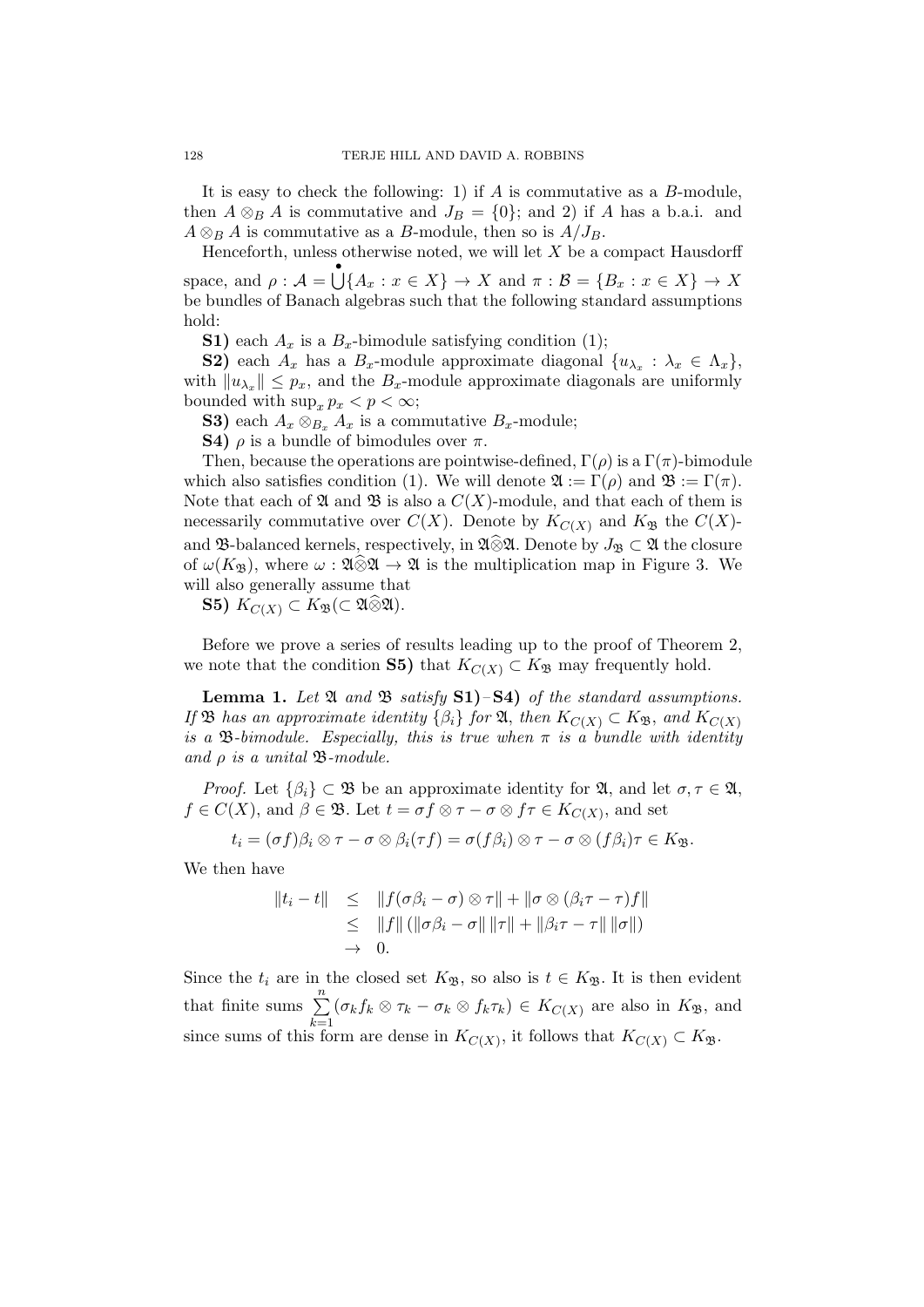Note also that

$$
\beta t = \beta[(\sigma f) \otimes \tau - \sigma \otimes (\tau f)]
$$
  
= 
$$
(\beta \sigma) f \otimes \tau - (\beta \sigma) \otimes f \in K_{C(X)},
$$

and similarly for right actions, so that  $K_{C(X)}$  is a  $\mathfrak{B}$ -bimodule.

We leave until later a demonstration of a condition sufficient to ensure that  $\mathfrak B$  has a bounded approximate identity for  $\mathfrak A$ .

**Lemma 2.** Let  $\mathfrak{A}$  and  $\mathfrak{B}$  satisfy  $S1$ )– $S5$ ) of the standard assumptions, and let  $J_{\mathfrak{B}} \subset \mathfrak{A}$  be as defined. Then  $\mathfrak{A} \otimes_{C(X)} \mathfrak{A}, \mathfrak{A} \otimes_{\mathfrak{B}} \mathfrak{A}$ , and  $\mathfrak{A}/J_{\mathfrak{B}}$  are all  $C(X)$ -bimodules. Moreover, the induced map  $\tilde{\omega}: \mathfrak{A} \otimes_{\mathfrak{B}} \mathfrak{A} \to \mathfrak{A}/J_{\mathfrak{B}}$  of Figure 3 is a  $C(X)$ -module homomorphism.

*Proof.* Clearly,  $\mathfrak{A} \widehat{\otimes} \mathfrak{A}$ , and hence  $\mathfrak{A} \otimes_{C(X)} \mathfrak{A}$  are  $C(X)$ -modules. Moreover, for  $\sigma\beta \otimes \tau - \sigma \otimes \beta \tau \in K_{\mathfrak{B}}$  and  $f \in C(X)$ , we have

$$
f(\sigma\beta\otimes\tau-\sigma\otimes\beta\tau)=(f\sigma)\beta\otimes\tau-(f\sigma)\otimes\beta\tau\in K_{\mathfrak{B}},
$$

and similarly for right action by f. Therefore,  $K_{\mathfrak{B}}$  is a  $C(X)$ -module, and hence  $\mathfrak{A} \otimes_{\mathfrak{B}} \mathfrak{A}$  is a  $C(X)$ -module.

To show that  $J_{\mathfrak{B}}$  is a  $C(X)$ -module, let  $f \in C(X)$ , and let  $\beta \in \mathfrak{B}$  and  $\sigma, \tau \in \mathfrak{A}$ . Then by linearity and continuity it suffices to observe that for  $z = \sigma \beta \otimes \tau - \sigma \otimes \beta \tau \in K_{\mathfrak{B}}$  (because the multiplication is pointwise, and f is K-valued) we have

$$
f\widetilde{\omega}(z) = f(\sigma\beta)\tau - f\sigma(\beta\tau) = (f(\sigma\beta))\tau - (f\sigma)(\beta\tau)
$$
  
=  $\widetilde{\omega}(f(\sigma\beta) \otimes \tau - (f\sigma) \otimes (\beta\tau))$   
=  $\widetilde{\omega}(fz)$   
 $\in \widetilde{\omega}(K_{\mathfrak{B}}) \subset J_{\mathfrak{B}}(\subset \mathfrak{A}),$ 

and so  $\mathfrak{A}/J_{\mathfrak{B}}$  is also a  $C(X)$ -module (and  $\widetilde{\omega}$  is a  $C(X)$ -module homomor-<br>phism).  $\Box$ 

Corollary 1. Let  $\mathfrak A$  and  $\mathfrak B$  satisfy S1)–S5) of the standard assumptions. We can identify  $J_{\mathfrak{B}} \subset \mathfrak{A}$  with the section space  $\Gamma(\eta)$  of the bundle  $\eta : \bigcup_{i=1}^{\infty} J_{B_x} \to X$ , so that  $\mathfrak{A}/J_{\mathfrak{B}}$  can be identified with the section space of a bundle  $\chi : \bigcup_{x} A_x/J_{B_x} \to X$ , where for  $\sigma \in \mathfrak{A}$  we have  $\sigma + J_{\mathfrak{B}} \leftrightarrow (x \mapsto$  $\sigma(x) + J_{B_x}$ )  $\in \mathfrak{N} = \Gamma(\chi)$ .

*Proof.* We note that  $J_{\mathfrak{B}}$  is a  $C(X)$ -submodule (necessarily  $C(X)$ -locally convex) of  $\mathfrak{A}$ , with fibers (isometric to)  $J_{B_x}$ . Thus, from I) of Section 2, the  $C(X)$ -module  $\mathfrak{A}/J_{\mathfrak{B}}$  is also  $C(X)$ -locally convex, and can be identified with the section space  $\Gamma(\chi)$  of the bundle  $\chi: \bigcup^{\bullet} A_x/J_{B_x} \to X$ . Then, again by I) of Section 2, the correspondence between  $\mathfrak{A}/J_{\mathfrak{B}}$  and  $\Gamma(\chi)$  is as claimed.  $\Box$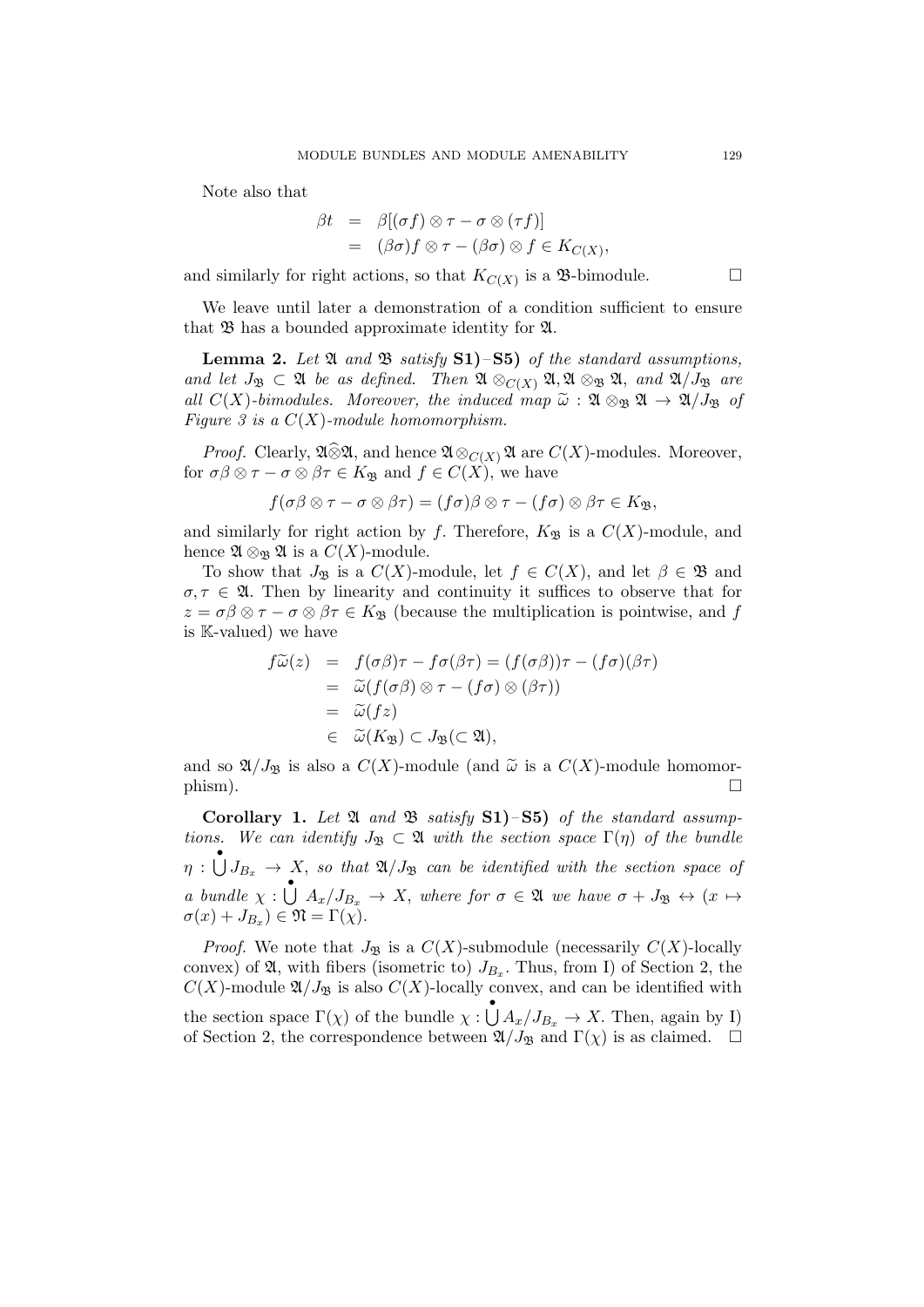**Lemma 3.** Let  $\mathfrak A$  and  $\mathfrak B$  satisfy  $S1$ )– $S5$ ) of the standard assumptions. Then  $\mathfrak{A} \otimes_{\mathfrak{B}} \mathfrak{A}$  is a  $C(X)$ -locally convex module. In particular, there is a bundle  $\rho \otimes_{\pi} \rho : \mathcal{M} = \bigcup_{x \in \mathcal{B}_{\pi}} A_x \to X$  such that  $\mathfrak{M} := \Gamma(\rho \otimes_{\pi} \rho)$  is isometrically  $C(X)$ -isomorphic to  $\mathfrak{A} \otimes_{\mathfrak{B}} \mathfrak{A}$ . The correspondence is given by  $\sigma \otimes_{\mathfrak{B}} \tau := \sigma \otimes \tau + K_{\mathfrak{B}} \leftrightarrow \sigma \odot_{\mathfrak{B}} \tau$ , where

$$
(\sigma \odot_{\mathfrak{B}} \tau)(x) = \sigma(x) \otimes_{B_x} \tau(x) = \sigma(x) \otimes \tau(x) + K_{B_x}.
$$

*Proof.* Since  $K_{C(X)} \subset K_{\mathfrak{B}}$ , it follows from ordinary algebraic considerations that there is a  $C(X)$ -isomorphism

$$
\mathfrak{A} \otimes_{\mathfrak{B}} \mathfrak{A} = (\mathfrak{A} \widehat{\otimes} \mathfrak{A})/K_{\mathfrak{B}} \simeq [(\mathfrak{A} \widehat{\otimes} \mathfrak{A})/K_{C(X)}]/[K_{\mathfrak{B}}/K_{C(X)}].
$$

That the relation  $\simeq$  is also an isometry follows because all the maps involved in proving the algebraic identity are norm-decreasing.

Having established the  $C(X)$ -isometric isomorphism between the two sides of  $\simeq$ , now consider the right-hand side. Since  $\mathfrak{A}$  is  $C(X)$ -locally convex, it follows from [34, Theorem 1.2 and Proposition 1.5] that  $(\mathfrak{A} \otimes \mathfrak{A})/K_{C(X)} =$  $\mathfrak{A} \otimes_{C(X)} \mathfrak{A}$  can be identified with the section space  $\Gamma(\rho \otimes_{C(X)} \rho)$  of a bundle with fibers  $A_x\widehat{\otimes}A_x$ , and the image of  $\sigma\otimes\tau + K_{C(X)} \in (\mathfrak{A}\widehat{\otimes}\mathfrak{A})/K_{C(X)}$ is  $\sigma \odot \tau \in \Gamma(\rho \otimes_{C(X)} \rho)$ , with  $(\sigma \odot \tau)(x) = \sigma(x) \otimes \tau(x)$ ; in particular,  $\mathfrak{A} \otimes_{C(X)} \mathfrak{A}$  is  $C(X)$ -locally convex. Then  $K_{\mathfrak{B}}/K_{C(X)}$  is a  $C(X)$ -submodule of  $(\mathfrak{A} \widehat{\otimes} \mathfrak{A})/K_{C(X)}$ , and therefore necessarily  $C(X)$ -locally convex. Under the identification above, an element  $\sigma\beta \otimes \tau - \sigma \otimes \beta\tau + K_{C(X)} \in K_{\mathfrak{B}}/K_{C(X)}$  is mapped to  $\sigma\beta \odot \tau - \sigma \odot \beta \tau \in \Gamma(\rho \otimes_{C(X)} \rho)$ , with

$$
(\sigma\beta \odot \tau - \sigma \odot \beta\tau)(x) = \sigma(x)\beta(x) \otimes \tau(x) - \sigma(x) \otimes \beta(x)\tau(x)
$$
  

$$
\in K_{B_x}
$$
  

$$
\subset A_x \widehat{\otimes} A_x.
$$

The right-hand side of the isometric isomorphism is thus the quotient of two  $C(X)$ -locally convex modules (i.e., section spaces), and we now apply I) of Section 2 to the section spaces  $\Gamma(\rho \otimes_{C(X)} \rho) \simeq (2\sqrt{2})/K_{C(X)}$  and  $K_{\mathfrak{B}}/K_{C(X)}$  to obtain the result. In particular, we write  $\sigma \otimes_{\mathfrak{B}} \tau \leftrightarrow \sigma \otimes_{\mathfrak{B}} \tau$ , where  $(\sigma \odot_{\mathfrak{B}} \tau)(x) = \sigma(x) \otimes_{B_x} \tau(x)$ , and the equation

$$
\begin{array}{rcl}\n\|\sum_{k} \sigma_{k} \otimes_{\mathfrak{B}} \tau_{k}\| & = & \|\sum_{k} \sigma_{k} \odot_{\mathfrak{B}} \tau_{k}\| \\
& = & \sup_{x} \|\sum_{k} (\sigma_{k} \odot_{\mathfrak{B}} \tau_{k}) (x)\| \\
& = & \sup_{x} \|\sum_{k} \sigma_{k} (x) \otimes_{B_{x}} \tau_{k}(x)\|\n\end{array}
$$

displays the isometry.  $\Box$ 

**Corollary 2.** Let  $\mathfrak{A}$  and  $\mathfrak{B}$  satisfy **S1**)–**S5**) of the standard assumptions. If each  $A_x \otimes_{B_x} A_x$  is commutative as a  $B_x$ -module, then  $\mathfrak{A} \otimes_{\mathfrak{B}} \mathfrak{A}$  is commutative as a B-module.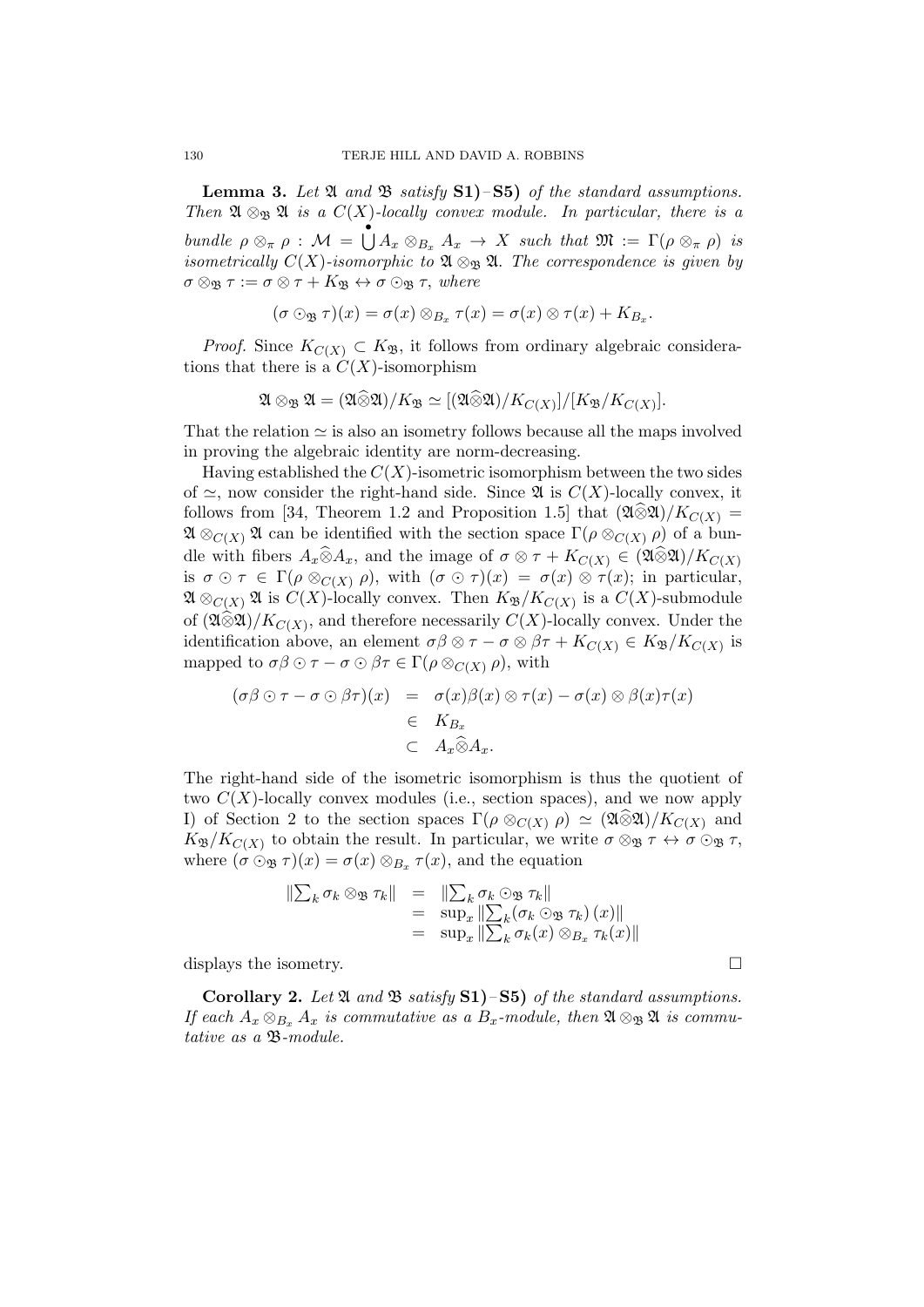*Proof.* Let  $\Omega : \mathfrak{A} \otimes_{\mathfrak{B}} \mathfrak{A} \to \mathfrak{M} = \Gamma(\rho \otimes_{\pi} \rho)$  be the isometric isomorphism established in Lemma 3. Let  $\sigma, \tau \in \mathfrak{A}, \beta \in \mathfrak{B}$ . For  $x \in X$ , we have

$$
\Omega(\beta(\sigma \otimes_{\mathfrak{B}} \tau))(x) = \Omega((\beta \sigma) \otimes_{\mathfrak{B}} \tau)(x) = (\beta \sigma)(x) \otimes_{B_x} \tau(x)
$$
  
\n
$$
= \beta(x)(\sigma(x) \otimes_{B_x} \tau(x))
$$
  
\n
$$
= (\sigma(x) \otimes_{B_x} \tau(x))\beta(x)
$$
  
\n
$$
= \sigma(x) \otimes_{B_x} (\tau(x)\beta(x))
$$
  
\n
$$
= \Omega(\sigma \otimes_{\mathfrak{B}} \tau(\beta))(x)
$$
  
\n
$$
= \Omega((\sigma \otimes_{\mathfrak{B}} \tau)\beta)(x),
$$

i.e.,  $\Omega(\beta(\sigma\otimes_{\mathfrak{B}}\tau)) = \Omega((\sigma\otimes_{\mathfrak{B}}\tau)\beta)$ , so that  $\beta(\sigma\otimes_{\mathfrak{B}}\tau) = (\sigma\otimes_{\mathfrak{B}}\tau)\beta$ , and thus  $\mathfrak{A} \otimes_{\mathfrak{B}} \mathfrak{A}$  is commutative.

In the following, because of the identification of  $\mathfrak{A} \otimes_{\mathfrak{B}} \mathfrak{A}$  and  $\mathfrak{M} := \Gamma(\rho \otimes_{\pi} \rho)$ , we will simply work with  $\mathfrak{M}$  without making the isometric isomorphism explicit via a given map. The same will be true for  $\mathfrak{N} \simeq \mathfrak{A}/J_{\mathfrak{B}}$ . In doing this, we will be transferring the difficult task of finding norms in quotient spaces to the perhaps easier task of finding pointwise norms (admittedly, of quotients) in section spaces.

Let  $\mathfrak A$  and  $\mathfrak B$  satisfy  $S1$ ) – S5) of the standard assumptions, and let  $\{u_{\lambda_x} : \lambda_x \in \Lambda_x\} \subset A_x \otimes_{B_x} A_x$  be the  $B_x$ -module approximate diagonal for  $A_x$ . For  $\lambda \in \Lambda = \prod$ x∈X  $\Lambda_x$ , write  $\lambda(x) = \lambda_x$  and order  $\Lambda$  pointwise, i.e.,  $\lambda' \geq \lambda$  if and only if  $\lambda'(x) \geq \lambda(x)$  for each  $x \in X$ . Given  $\lambda \in \Lambda$ , for each  $x \in X$ , choose and fix  $\nu_{\lambda(x)} \in \mathfrak{M}$  such that  $\nu_{\lambda(x)}(x) = u_{\lambda_x}$  and such that  $\|\nu_{\lambda(x)}\| = \|u_{\lambda_x}\| < p$  (where p is the uniform bound on the  $\|u_{\lambda(x)}\|$ ); the existence of such a  $\nu_{\lambda(x)}$  is guaranteed by [30, Proposition 1.1]. For given  $\lambda \in \Lambda$ ,  $x \in X$  and  $\sigma \in \mathfrak{A}$ , and letting  $\widetilde{\omega_x} : A_x \otimes_{B_x} A_x \to A_x/J_{B_x}$  be the map  $\widetilde{\omega}$  of Figure 3 applied to  $A_x \otimes_{B_x} A_x$ , note that we have

$$
\|\nu_{\lambda(x)}(x)\sigma(x) - \sigma(x)\nu_{\lambda(x)}(x) + K_{B_x}\| = \|u_{\lambda(x)}\sigma(x) - \sigma(x)u_{\lambda(x)} + K_{B_x}\| \n\to 0,
$$

and that both

$$
\left\|\sigma(x)\widetilde{\omega}(\nu_{\lambda(x)}(x)) - \sigma(x) + J_{B_x}\right\| = \left\|\sigma(x)\widetilde{\omega_x}(u_{\lambda(x)}) - \sigma(x) + J_{B_x}\right\| \to 0,
$$

and

$$
\left\|\widetilde{\omega}(\nu_{\lambda(x)}(x))\sigma(x)-\sigma(x)+J_{B_x}\right\|=\left\|\widetilde{\omega_x}(u_{\lambda(x)})\sigma(x)-\sigma(x)+J_{B_x}\right\|\to 0,
$$

where the norms are taken in the appropriate spaces.

We will construct a  $\mathfrak{B}\text{-module}$  approximate diagonal for  $\mathfrak A$  of norm less than p.

**Lemma 4.** Let  $\mathfrak{A}$  and  $\mathfrak{B}$  satisfy **S1**)–**S5**) of the standard assumptions, and let  $F = {\sigma_1, \ldots, \sigma_n} \subset \mathfrak{A}$  and  $m \in \mathbb{N}$  be given. Suppose that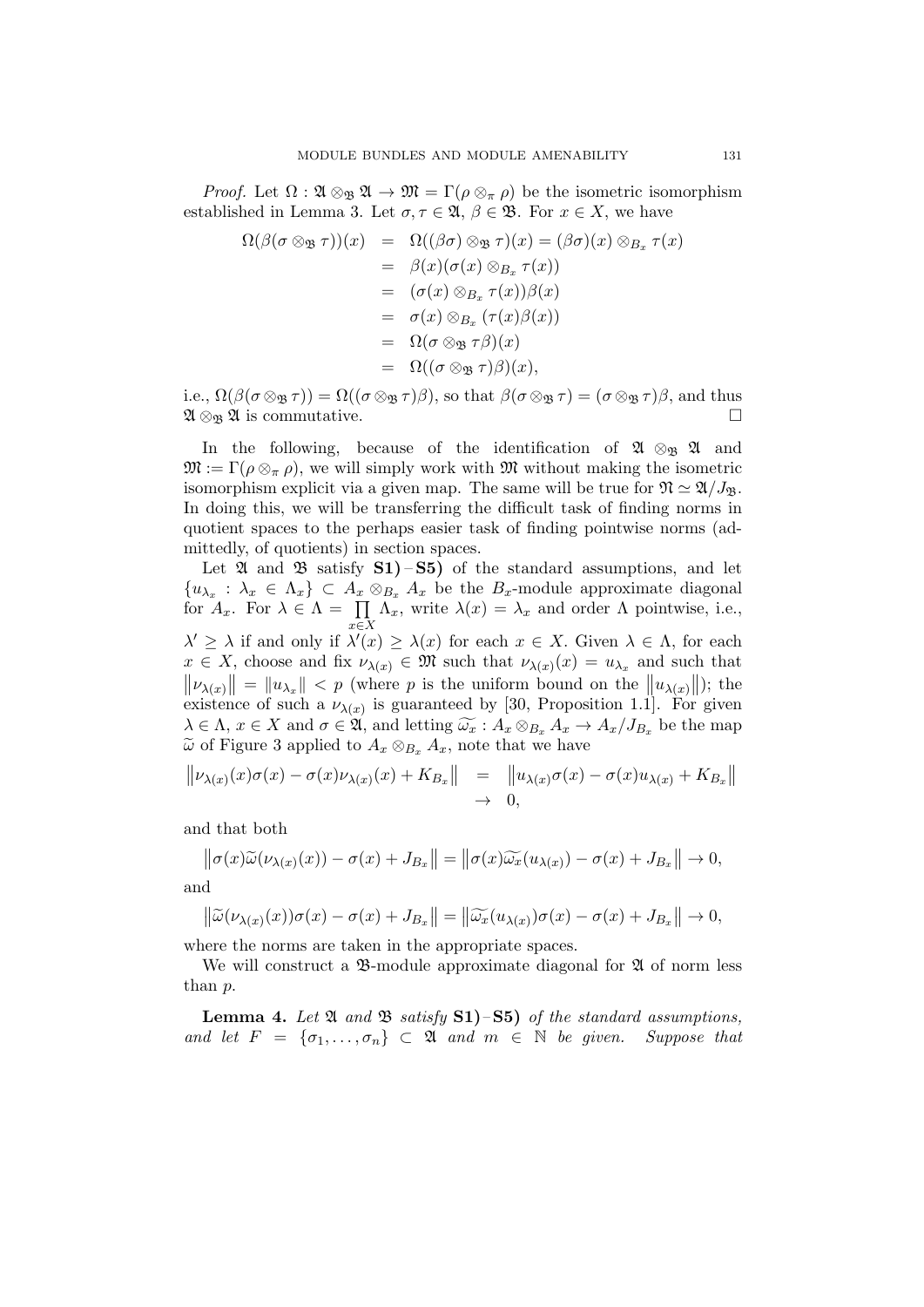$\rho \otimes_{\pi} \rho : \mathcal{M} = \bigcup_{i=1}^{\infty} A_{x} \otimes_{B_{x}} A_{x} \rightarrow X$  is the tensor product bundle. Then there exists  $\xi = \xi(F, m) \in \mathfrak{M} = \Gamma(\rho \otimes_{\pi} \rho) \simeq \mathfrak{A} \otimes_{\mathfrak{B}} \mathfrak{A}$  such that 1)  $\|\xi\| < p$ 

and, for each  $\sigma \in F$ ,

2)  $\|\xi\sigma - \sigma\xi\| = \sup_x \|\xi(x)\sigma(x) - \sigma(x)\xi(x) + K_{B_x}\| < 1/m$  (in  $\mathfrak{M}$ ),

3)  $\|\widetilde{\omega}(\xi)\sigma - \sigma\| = \sup_x \|\widetilde{\omega}_x(\xi)\sigma(x) - \sigma(x) + K_{J_{B_x}}\| < 1/m$  and  $\|\sigma \widetilde{\omega}(\xi) - \sigma\| = \sup_x \|\sigma(x)\widetilde{\omega}_x(\xi) - \sigma(x) + J_{B_x}\| < 1/m$  (both in  $\mathfrak{N}$ ).<br>Here if  $\xi = \sum x_i \otimes_{\mathfrak{N}} x'_i$  the multiplication is given by say

Here, if  $\xi = \sum$ k  $\tau_k \odot_{\mathfrak{B}} \tau'_k$ , the multiplication is given by, say,

$$
(\xi \sigma)(x) = \sum_{k} (\tau_k \odot_{B_x} \tau'_k)(x) \sigma(x) = \sum_{k} \tau(x) \otimes_{B_x} (\tau'(x) \sigma(x)).
$$

*Proof.* Let  $m \in \mathbb{N}$  and  $F \subset \mathfrak{A}$  be given. As above, write  $u_{\lambda_x} = \nu_{\lambda(x)}(x)$ for  $\nu_{\lambda(x)} \in \mathfrak{M}$  with  $\nu_{\lambda(x)}(x) = u_{\lambda_x}$  and  $||\nu_{\lambda(x)}|| = ||u_{\lambda_x}|| \leq p_x < p$ . Let  $\sigma_k \in F$ ,  $x \in X$ , and  $m \in \mathbb{N}$  be given. Since  $\{u_{\lambda_x}\} = \{\nu_{\lambda(x)}(x)\}\$ is a  $B_x$ module approximate diagonal for  $A_x$ , we can define  $\lambda_{m,k} \in \Lambda$  by choosing  $\lambda_{m,k}(x) \in \Lambda_x$  such that if  $\lambda(x) \geq \lambda_{m,k}(x)$  each of

$$
\left\|\nu_{\lambda_{m,k}(x)}(x)\sigma_{k}(x)-\sigma_{k}(x)\nu_{\lambda_{m,k}(x)}(x)+K_{B_x}\right\|<1/m\,\left(\text{in}\;A_x\otimes_{B_x}A_x\right),\quad\left(\dagger\right)
$$

$$
\left\|\widetilde{\omega}(\nu_{\lambda_{m,k}(x)}(x))\sigma_k(x) - \sigma_k(x) + J_{B_x}\right\| < 1/m \text{ (in } A_x/J_{B_x}), \quad (\dagger \dagger)
$$

and

$$
\left\|\sigma_k(x)\widetilde{\omega}(\nu_{\lambda_{m,k}(x)})(x) - \sigma_k(x) + J_{B_x}\right\| < 1/m \text{ (in } A_x/J_{B_x}).\tag{11}
$$

Then if  $\lambda_m \in \Lambda$  is such that  $\lambda_m \ge \max\{\lambda_{m,k} : k = 1, \ldots, n\}$ , then the above inequalities hold for each  $\sigma \in F$  and  $x \in X$ .

From the upper semicontinuity of the norm functions in  $\mathfrak{M}$  and  $\mathfrak{N}$ , we can then choose a neighborhood  $V_x(F, m)$  of x such that if  $y \in V_x(F, m)$ , then  $\|\nu_{\lambda_m(x)}(y)\sigma(y)-\sigma(y)\nu_{\lambda_m(x)}(y)+K_{B_y}\| < 1/m$  (in  $A_y \otimes_{B_y} A_y$ ), and similarly for (††) and (†††), for all  $\sigma \in F$ .

Now, X is compact, so we can choose  $\{x_j : j = 1, \ldots, s\} \subset X$  such that  ${V_j} = {V_{x_j}(F,m), j = 1, ..., s}$  also covers X. Let  ${f_j : j = 1, ..., s}$  be a partition of unity subordinate to the  $V_j$ , and define  $\xi = \xi(F, m) \in \mathfrak{M}$  by  $\xi = \sum_{j=1}^s f_j \nu_{\lambda_m(x_j)}$ . Because  $\|\nu_{\lambda_m}\| < p$ , we then have, for  $y \in X$ ,

$$
\begin{array}{rcl}\n\|\xi(y)\| & = & \left\|\sum_{j=1}^{s} f_j(y)\nu_{\lambda(x_j)}(y)\right\| \\
& \leq & \sum_{j \text{ s.t. } y \in V_j} f_j(y) \left\|\nu_{\lambda(x_j)}(y)\right\| < \sum_{j \text{ s.t. } y \in V_j} f_j(y)p \\
& \leq & p,\n\end{array}
$$

so that  $\|\xi\| \leq p$ .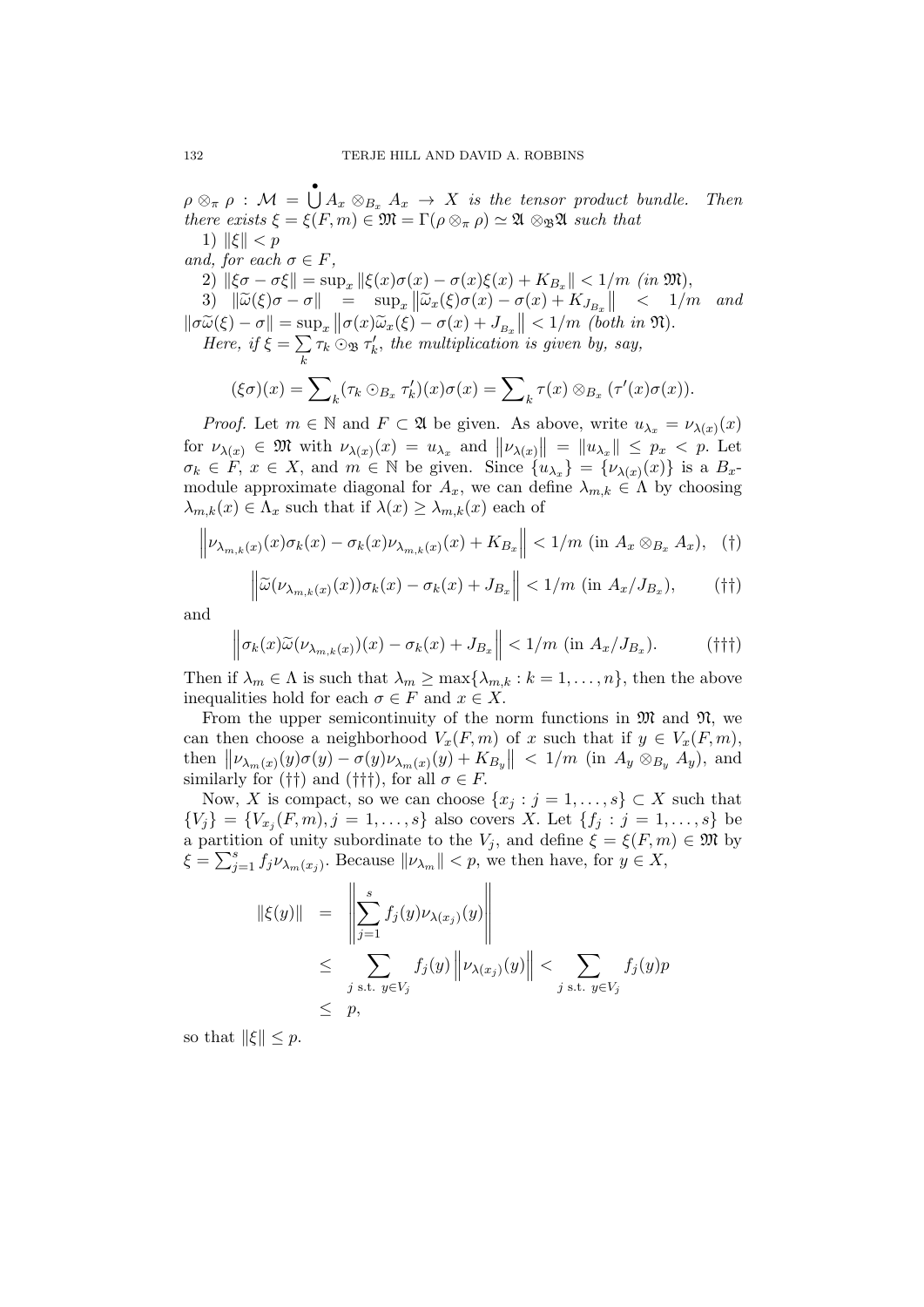Moreover, for  $y \in X$  and  $\sigma \in F$ , setting  $p' = ||\xi(y)\sigma(y) - \sigma(y)\xi(y)||$ , we have

$$
p' = \left\| \sum_{j \text{ s.t. } y \in V_j} f_j(y) \left[ \nu_{\lambda_m(x_j)}(y) \sigma(y) - \sigma(y) \nu_{\lambda_m(x_j)}(y) \right] + K_{B_y} \right\|
$$
  
\$\leq\$ 
$$
\sum_{j \text{ s.t. } y \in V_j} f_j(y) \left\| \nu_{\lambda_m(x_j)}(y) \sigma(y) - \sigma(y) \nu_{\lambda_m(x_j)}(y) + K_{B_y} \right\|
$$
  
\$
$$
< \sum_{j \text{ s.t. } y \in V_j} f_j(y) \cdot (1/m) \leq 1/m,
$$

so that  $\|\xi\sigma - \sigma\xi\| < 1/m$  (in  $\mathfrak{M}$ ) for each  $\sigma \in F$ .

Similarly, both  $\|\widetilde{\omega}(\xi)\sigma - \sigma\| < 1/m$  and  $\|\sigma \widetilde{\omega}(\xi) - \sigma\| < 1/m$  (in  $\mathfrak{N}$ ) for the  $\sigma \in F$ each  $\sigma \in F$ .

Corollary 3. Let  $\mathfrak A$  and  $\mathfrak B$  satisfy S1)–S5) of the standard assumptions. Then  $\mathfrak A$  has a  $\mathfrak B$ -module approximate diagonal (of norm p).

Proof. We adapt the proof of Proposition 1.2 of [13].

Set  $\Psi = \{(F, m) : F \subset \mathfrak{A}$  is finite,  $m \in \mathbb{N}\},$  and order  $\Psi$  by  $(F', m') > (F, m)$  if  $F' \supset F$  and  $m' > m$ . Then, by Lemma 4, for each pair  $(F, m) \in \Psi$  there exists  $\xi \in \mathfrak{M}$ , with  $\|\xi\| \leq p$ , such that all of  $\|\xi\sigma - \sigma\xi\| < 1/m, \|\widetilde{\omega}(\xi)\sigma - \sigma\| < 1/m$ , and  $\|\sigma \widetilde{\omega}(\xi) - \sigma\| < 1/m$  hold for all  $\sigma \in F$ . In particular, for a given  $\sigma_0 \in \mathfrak{A}$ , and  $m_0 \in \mathbb{N}$ , there exists  $(F_0, m_0) \in \Psi$ , with  $\sigma_0 \in F_0$ , such that if  $(F', m') > (F_0, m_0)$  then  $\|\xi' \sigma_0 - \sigma_0 \xi'\|$ ,  $\|\widetilde{\omega}(\xi') \sigma_0 - \sigma_0\|$ , and  $\|\sigma_0 \widetilde{\omega}(\xi') - \sigma_0\|$  are all less than<br>1/m' < 1/me where  $\xi' - \xi'(F', m')$  is constructed as in the proof of Lemma  $1/m' < 1/m_0$ , where  $\xi' = \xi'(F', m')$  is constructed as in the proof of Lemma 4. Thus,  $\{\xi = \xi(F, m) : F \subset \mathfrak{A}, m \in \mathbb{N}\}\$ is a  $\mathfrak{B}\text{-module approximate diagonal}$ for  $\mathfrak{A}$ .

**Theorem 2.** Let  $\mathfrak{A}$  and  $\mathfrak{B}$  satisfy  $S1$ )– $S5$ ) of the standard assumptions. Then  $\mathfrak A$  is  $\mathfrak B$ -module amenable and  $\mathfrak A/J_{\mathfrak B}$  has a bounded approximate identity.

Proof. By Corollary 3, 24 has a  $\mathcal{B}$ -module approximate diagonal, and so by Theorem 1 it is  $\mathfrak{B}\text{-module amenable}$  (and  $\mathfrak{A}/J_{\mathfrak{B}}$  has a bounded approximate  $\Box$ identity).

The sequence of results ending in Theorem 2 shows that if we are given conditions  $S1$ )– $S5$ ), then a  $\mathcal{B}$ -module approximate diagonal for  $\mathcal{A}$  (and hence the  $\mathfrak{B}\text{-module amenability of } \mathfrak{A}$  and the existence of a bounded approximate identity in  $\mathfrak{A}/J_{\mathfrak{B}}$  is inherited from the fibers  $A_x$  and  $B_x$ . What of the converse? Does the commutativity of  $\mathfrak{A} \otimes_{\mathfrak{B}} \mathfrak{A}$  as a  $\mathfrak{B}\text{-module}$  and existence of a  $\mathfrak{B}\text{-module approximate diagonal for } \mathfrak{A}$  (and hence the  $\mathfrak{B}\text{-module}$ amenability of  $\mathfrak A$  and the existence of a bounded approximate identity in  $\mathfrak{A}/J_{\mathfrak{B}}$ ) imply the same things for the fibers  $A_x$  and  $B_x$ ? The answer is yes, as can easily be seen. For, identify  $\mathfrak{A} \otimes_{\mathfrak{B}} \mathfrak{A}$  as the section space  $\Gamma(\rho \otimes_{\pi} \rho)$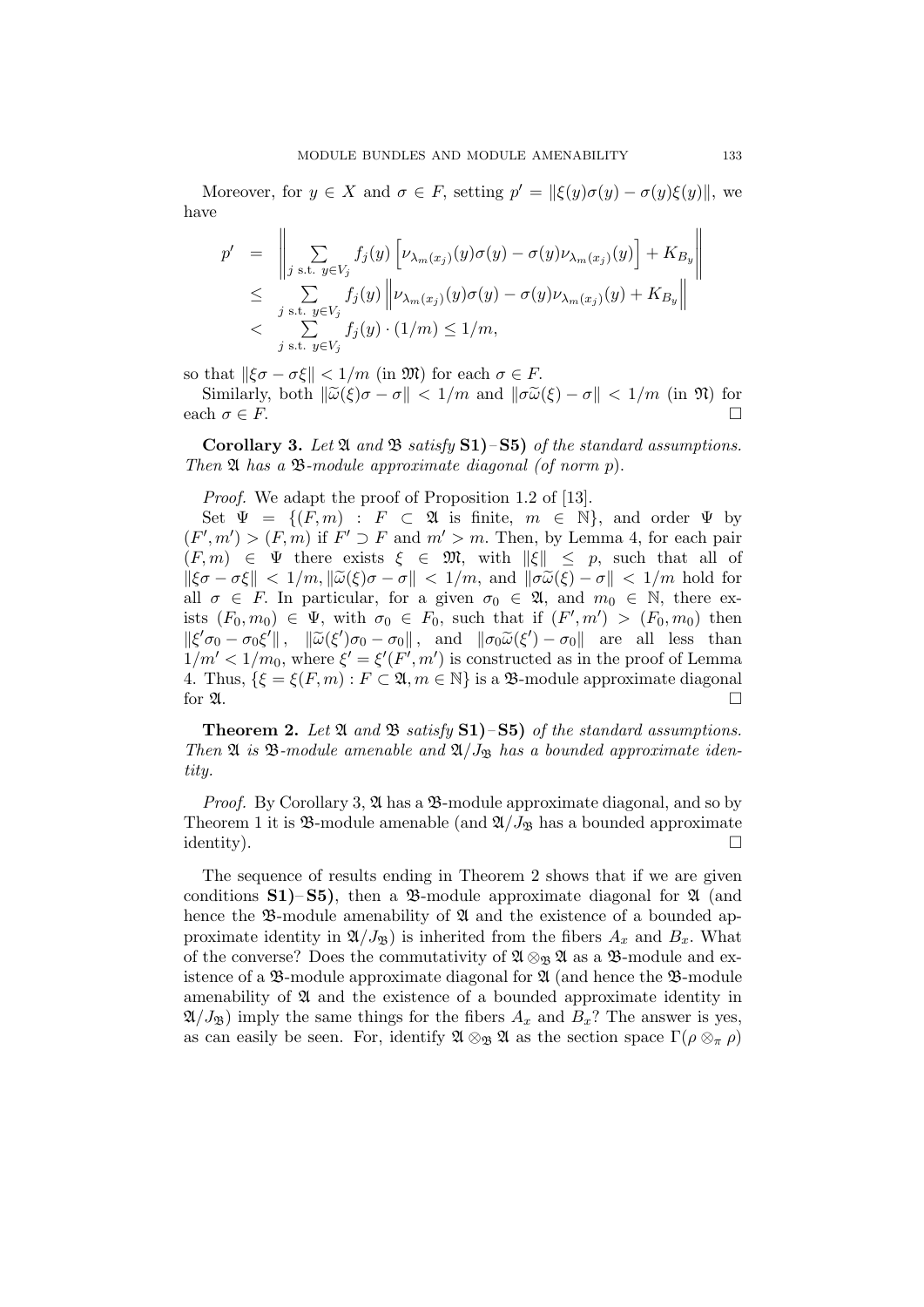whose existence is established in Lemma 3. If this section space is a commutative  $\mathfrak{B}\text{-module}$ , then the proof of Lemma 2 shows that each  $A_x \otimes_{B_x} A_x$ is a commutative  $B_x$ -module. Moreover, if  $\{\nu_\lambda\} \subset \mathfrak{A} \otimes_{\mathfrak{B}} \mathfrak{A}$  is a  $\mathfrak{B}$ -module approximate diagonal for  $\mathfrak{A}$ , then  $\{\phi_x(\nu_\lambda)\}\$ is a  $B_x$ -module approximate diagonal for  $A_x$ , where  $\phi_x : \Gamma(\otimes_{\pi} \rho) \simeq \mathfrak{A} \otimes_{\mathfrak{B}} \mathfrak{A} \to A_x \otimes_{B_x} A_x$  is the evaluation map. Since  $\|\phi_x\| \leq 1$ , these  $B_x$ -module approximate diagonals are uniformly bounded. A similar argument can be applied to  $\{\widetilde{\omega}(\nu_{\lambda})\}\subset \mathfrak{A}/J_{\mathfrak{B}}$  to obtain uniformly bounded approximate identities in the spaces  $A_x/J_{B_x}$ .

We can also modify some assumptions about the  $A_x$  and  $B_x$ .

Proposition 1. Let A and B be Banach algebras such that A is a commutative B-module satisfying conditions  $(1)$  and  $(2)$  (on A and B), and hence also the condition that  $a(ba') = (ab)a'$ , for  $a, a' \in A, b \in B$ , so that A is a commutative A-B module. If A is B-module amenable, then it has a bounded approximate identity.

Proof. This is Proposition 2.2 of [2], taking into account the remarks in [3].

Lemma 5. If A is a commutative A-B module which is also B-module amenable, then it has a B-module approximate diagonal.

*Proof.* Let  $\omega$  :  $A\widehat{\otimes}A \to A$  be the multiplication map,  $a, a' \in A$ ,  $b \in B$ , d let  $K_B \subset A\widehat{\otimes}A$  be the *B*-balanced kernel in  $A\widehat{\otimes}A$ . Then and let  $K_B \subset A\widehat{\otimes}A$  be the B-balanced kernel in  $A\widehat{\otimes}A$ .  $ab \otimes a' - a \otimes ba' \in K_B$ , and as noted in the statement of Proposition 1, we have  $\omega(ab \otimes a' - a \otimes ba') = (ab)a' - a(ba') = 0$ . Hence  $\omega(K_B) = 0$ , and  $A/J_B = A$ , which by the preceding proposition has a bounded approximate identity. Thus, by Theorem 1, A has a B-module approximate diagonal.  $\Box$ 

**Corollary 4.** Suppose that  $\mathfrak A$  and  $\mathfrak B$  satisfy  $S1$ )– $S5$ ) of the standard assumptions and that each pair  $A_x, B_x$  satisfies the additional condition noted in the hypothesis of Proposition 1. Then  $\mathfrak A$  has a bounded approximate identity.

*Proof.* It can be easily checked that  $\mathfrak A$  and  $\mathfrak B$  also satisfy the condition of Theorem 1. Hence, as in the proof of Lemma 5,  $J_{\mathfrak{B}} = 0$ , and so  $\mathfrak{A}/J_{\mathfrak{B}} = \mathfrak{A}$ has a bounded approximate identity.

The standard examples for the heritability of amenability, in its usual sense, are the following: 1) if A is amenable, then  $C(X, A)$  is amenable; and 2) if  $\{A_x : x \in X\}$  is a collection of uniformly amenable algebras (see [26, Definition 2.6]), then  $c_0(X, \bigcup_{i=1}^{n} \{A_x : x \in X\})$ , the  $c_0$ -sum of the  $A_x$ , is amenable. The following is the analogue of those examples for module amenability.

**Corollary 5.** Let B be a fixed Banach algebra. Suppose that  $\rho : A =$  $\bigcup\{A_x : x \in X\} \rightarrow X$  is a bundle of Banach algebras such that each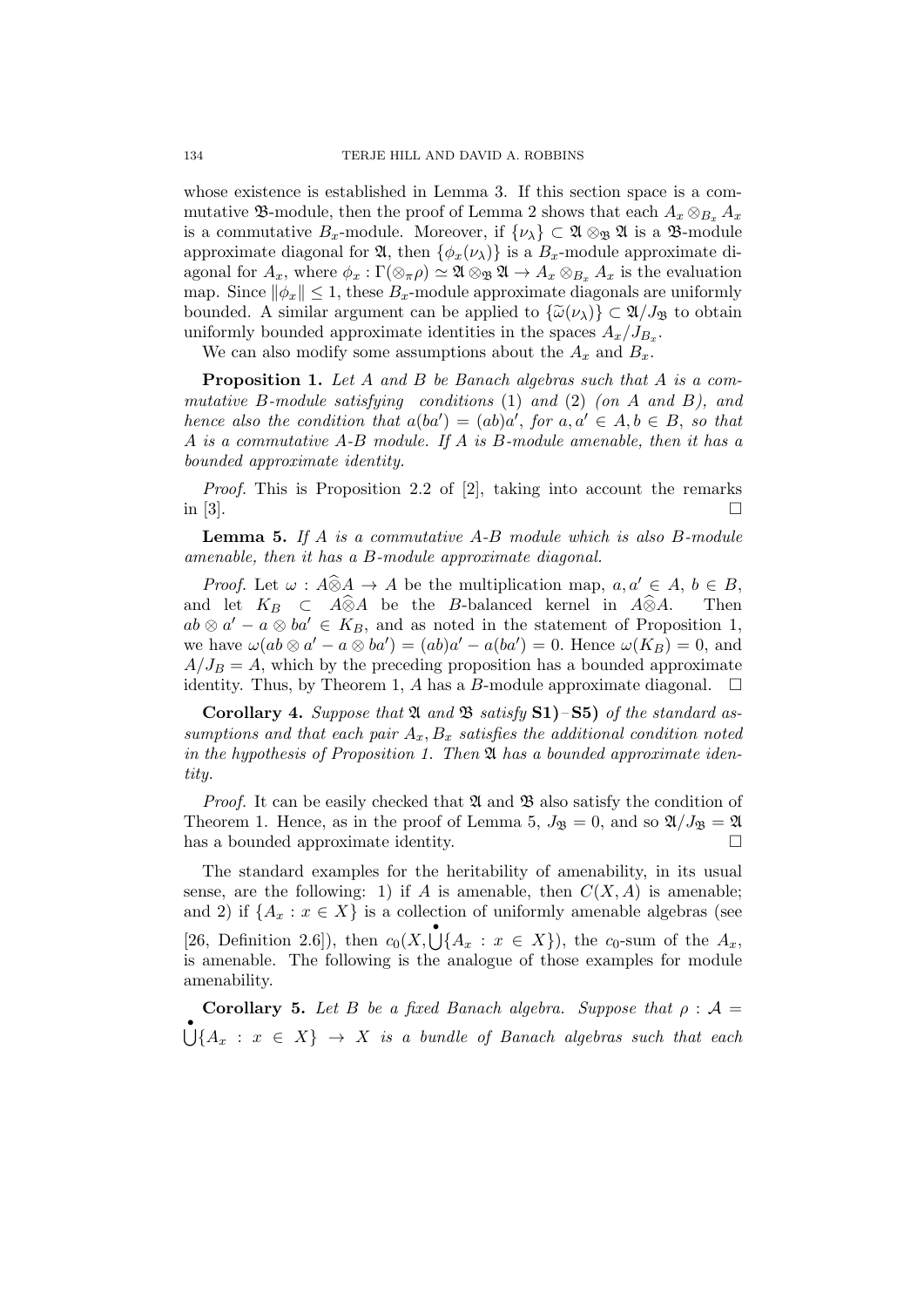$A_x$  is a B-bimodule. Suppose further that the  $A_x$  have uniformly bounded B-module approximate diagonals, and that  $\mathfrak{A} = \Gamma(\rho)$  is a B-bimodule (under the operations  $(b\sigma)(x) = b\sigma(x)$  and  $(\sigma b)(x) = \sigma(x)b$  and that  $K_{C(X)} \subset K_B$ . Then  $\mathfrak A$  has a B-module approximate diagonal. As consequences, then

1) if the fixed algebra A has a B-module approximate diagonal, then so does  $\mathfrak{A} = C(X, A);$  and

2)  $c_0(X, \bigcup_{i=1}^{n} \{A_x : x \in X\})$  has a B-module approximate diagonal.

*Proof.* If  $\mathfrak A$  is a B-module, then it is also a  $C(X, B)$ -module. For, let  $f \in C(X), b \in B$ , and  $\sigma \in \mathfrak{A}$ . Define  $f * b \in C(X, B)$  by  $(f * b)(x) = f(x)b$ ; we then have  $(f * b)\sigma \in \mathfrak{A}$ . But  $C(X, B)$  is the closed span in the uniform norm of elements of the form  $f * b$ , so that if  $\beta \in C(X, B)$  it follows by density that  $\beta \sigma \in \mathfrak{A}$  also. Note that B is isometrically a subspace of  $C(X, B)$  under the correspondence  $b \leftrightarrow 1 * b$ , where 1 is the constant function on X with value 1. From this, it is clear that  $K_B$ , the closed span in  $\mathfrak{A} \widehat{\otimes} \mathfrak{A}$  of elements of the form  $\sigma b \otimes \tau - \sigma \otimes b\tau$ , is a subset of  $K_{C(X,B)}$ . To show that  $K_{C(X,B)} \subset K_B$ , we simply repeat the density and linearity arguments used to show that A is a  $C(X, B)$ -module.

We thus have

$$
\mathfrak{A}\otimes_{\mathfrak{B}}\mathfrak{A}=(\mathfrak{A}\widehat{\otimes} \mathfrak{A})/K_{B}=(\mathfrak{A}\widehat{\otimes} \mathfrak{A})/K_{C(X,B)}=\mathfrak{A}\otimes_{C(X,B)}\mathfrak{A}.
$$

If we now regard  $C(X, B)$  as the section space of the trivial bundle  $\rho: X \times B \to X$ , the result follows from Theorem 2 and its preceding lemmas.

As for cases 1) and 2) they now follow by regarding  $C(X, A)$  as the section space of the trivial bundle  $\rho: X \times A \to X$ , and  $c_0(X, \bigcup \{A_x : x \in X\})$  as the section space of the spiky bundle  $\rho_0: \bigcup \{A_x : x \in X\} \to X.$ 

Note that the condition  $K_{C(X)} \subset K_B$  will hold if B has an approximate identity for A; this can be shown using the same ideas as in Lemma 1.

We had promised earlier to produce a condition sufficient for  $\mathfrak{B}$  to have an approximate identity for A.

**Proposition 2.** Let  $\rho : A = \bigcup_{X} \{A_x : x \in X\} \to X$  and  $\pi : B = \bigcup_{X} \{B_x : x \in X\}$  $x \in X$   $\} \rightarrow X$  be bundles of Banach algebras such that each  $A_x$  is a (left)  $B_x$ -module and such that  $\mathfrak{A} := \Gamma(\rho)$  is a module over  $\mathfrak{B} := \Gamma(\pi)$ . Suppose further that the  $B_x$  have uniformly bounded (left) approximate identities  ${b_{\lambda_x} : \lambda_x \in \Lambda_x}$  for the  $A_x$ . Then  $\mathfrak B$  has a bounded (left) approximate identity for  $\mathfrak{A}$ ; conversely, if  $\mathfrak{B}$  has a bounded (left) approximate identity for  $\mathfrak{A}$ , then the  $B_x$  have uniformly bounded (left) approximate identities for the  $A_x$ .

*Proof.* Choose  $p > \sup\{\|b_{\lambda_x}\| : \lambda_x \in \Lambda_x, x \in X\}$ . Let  $\Lambda = \prod\{\Lambda_x : x \in X\}$ , and write  $\lambda(x) = \lambda_x$ . For each  $\lambda(x)$ , choose and fix  $\beta_{\lambda(x)} \in \mathfrak{B}$  such that  $\beta_{\lambda(x)}(x) = b_{\lambda_x}$  and such that  $\|\beta_{\lambda(x)}\| = \|b_{\lambda_x}\| < p$ . Now, as in the proof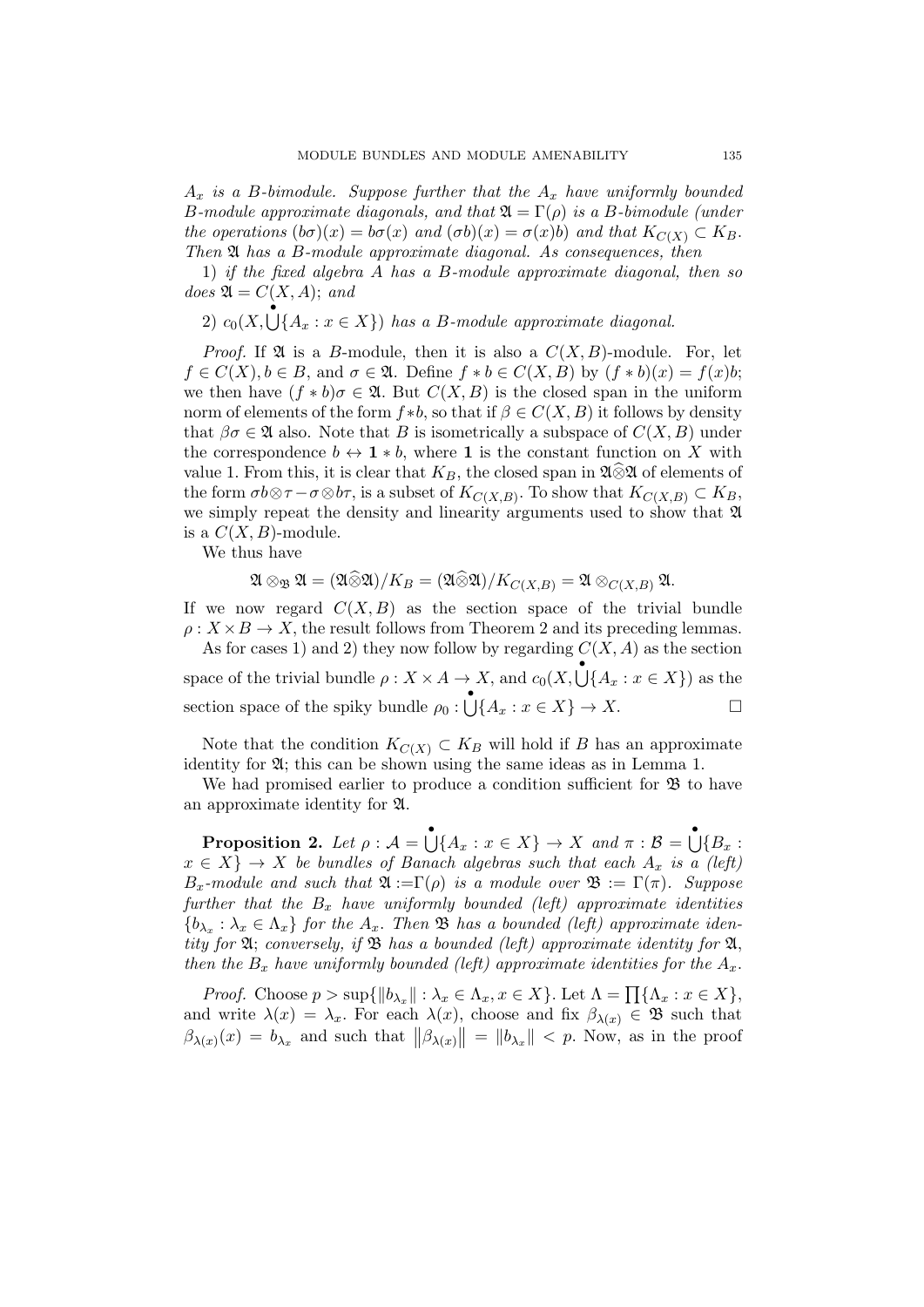of Lemma 4 and Corollary 3, given a finite set  $F \subset \mathfrak{A}$  and  $m \in \mathbb{N}$ , we can construct a net  $\{\beta(F, m) : F \subset \mathfrak{A}$  is finite and  $m \in \mathbb{N}\}\subset \mathfrak{B}$  such that  $\|\beta(F, m)\| < p$  and such that for each  $\sigma \in \mathfrak{A}, \|\beta(F, m)\sigma - \sigma\| \to 0;$  again the net is ordered by  $(F', m') > (F, m)$  if  $F' \supset F$  and  $m' > m$ . As for the converse, note that the evaluation map  $\phi_x : \mathfrak{A} \mapsto A_x$  is norm decreasing, so that if  $\{\beta_i\}$  is an approximate identity bounded by p for  $\mathfrak{A}$ , then for  $x \in X$ ,  $\{\beta_i(x)\}\$ is an approximate identity bounded by p for  $A_x$ .

Note that even if we do not assume that the approximate identities  ${b_{\lambda_x}}$ above are uniformly bounded, we will still obtain an approximate identity in B for A.

Recall that a (left) A-module  $M$  is said to be **essential** provided that  $M = AM$ .

**Proposition 3.** Suppose that  $\rho : \mathcal{M} \to X$  is a bundle of (left) Banach modules over  $\pi : \mathcal{A} \to X$ , and that each  $M_x$  is essential as an  $A_x$ -module. Then  $\mathfrak{M} = \Gamma(\rho)$  is essential as an  $\mathfrak{A} = \Gamma(\pi)$ -module. The converse also holds.

*Proof.* Consider  $W := span\{\alpha \sigma : \alpha \in \mathfrak{A}, \sigma \in \mathfrak{M}\}\$ . By hypothesis, for each  $x \in X$  the space  $W_x = span{\alpha(x)\sigma(x) : \sigma \in \mathfrak{A}, \sigma \in \mathfrak{M}}$  is dense in  $M_x$ . It is evident that since both  $\mathfrak A$  and  $\mathfrak M$  are  $C(X)$ -modules, so is W. Then by the Stone–Weierstrass theorem for section spaces of bundles [17, Corollary 4.3], W is dense in  $\mathfrak{M}$ ; i.e.,  $\mathfrak{M}$  is essential as an  $\mathfrak{A}\text{-module}$ .

The converse holds by the same argument used in Proposition 2.  $\Box$ 

Recall that the Cohen Factorization Theorem (see, e.g., [13, Theorem 16.5) states that if M is an essential (left) A-module, and A has a bounded approximate identity, then M can be factored over A, i.e., if  $z \in M$ , there exists  $a \in A$  and  $y \in M$  such that  $z = ay$ . We then obtain the following corollary to Propositions 2 and 3, which provides a sort of uniform factorization for section spaces of module bundles over section spaces of algebra bundles.

**Corollary 6.** Suppose that  $\rho : \mathcal{M} \to X$  is a bundle of (left) Banach modules over the algebra bundle  $\pi : A \to X$ ; set  $\mathfrak{M} := \Gamma(\rho)$  and  $\mathfrak{A} := \Gamma(\pi)$ . If the fibers  $A_x$  have uniformly bounded (left) approximate identities, and if each  $M_x$  is essential as an  $A_x$ -module, then  $\mathfrak M$  factors as an  $\mathfrak A$ -module. If  $\sigma = \alpha \tau$  for  $\alpha \in \mathfrak{A}$  and  $\sigma, \tau \in \mathfrak{M}$ , then this factorization of  $\sigma$  determines a factorization of  $\sigma(x)$  for each  $x \in X$ .

#### 4. Irreducibility of modules over algebra bundles

It is well known that non-zero irreducible  $C(X)$ -modules are of dimension one. In [33] this result was demonstrated using the fact that  $C(X)$  is essentially the section space of the trivial bundle  $\pi : X \times \mathbb{K} \to X$ . In this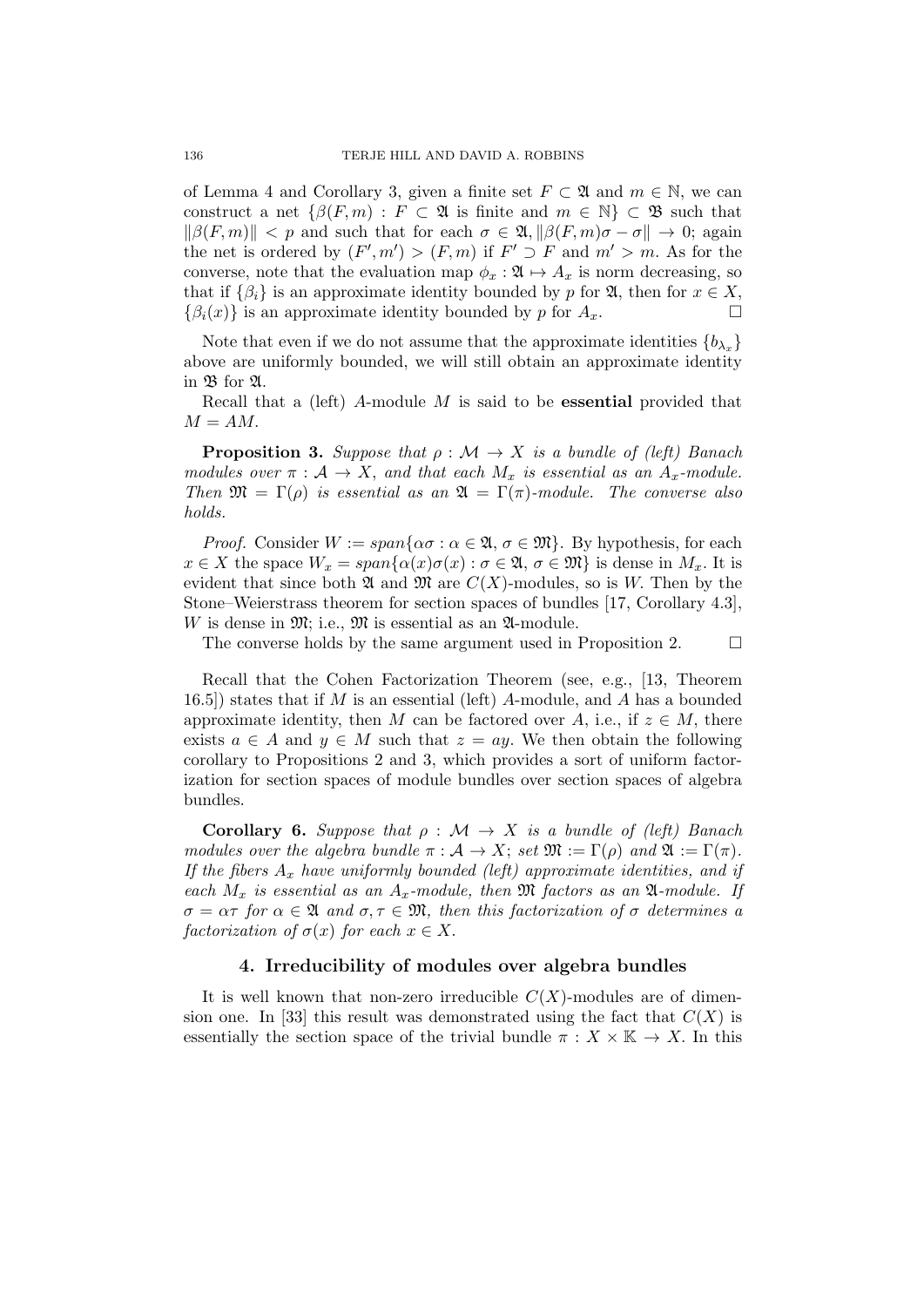section we show that an analogous result is true for irreducible modules over the section spaces of certain algebra bundles. Recall that to say a (left) module  $M \neq 0$  is irreducible over the algebra A means that the only closed submodules of M are  $\{0\}$  and M itself. Evidently, if M is one-dimensional, it is irreducible.

Suppose that dim  $M \geq 2$ , and that M is irreducible. Then either  $AM = \{0\}$  or  $AM = M$ . If  $AM = \{0\}$ , then every proper closed subspace of  $M$  is a closed submodule, so that  $M$  is not irreducible. Hence  $AM = M$ , and in terms of irreducibility we need only worry about essential modules of dimension  $\geq 2$ .

In this section, we assume that  $M \neq 0$  is a (left) module over both  $C(X)$ and  $\mathfrak{A}$ , where  $\pi : \mathcal{A} \to X$  is an algebra bundle with fibers  $A_x$ ,  $\mathfrak{A} = \Gamma(\pi)$ , that  $\mathfrak A$  is itself essential as an  $\mathfrak A$ -module (so that  $\mathfrak A^2 = \mathfrak A$ ), and that M is unital as a  $C(X)$ -module and essential as an  $\mathfrak{A}$ -module. (Especially, an  $\mathfrak A$ -module M may also be taken to be a  $C(X)$ -module if  $\mathfrak A$  has a identity e of norm one and M is unital over  $\mathfrak{A}:$  if  $f \in C(X)$  and  $m \in M$ , we set  $f \cdot m := (fe) \cdot m$ , and then, aside from the easily checked arithmetic conditions, we have  $||f \cdot m|| = ||fe \cdot m|| \le ||fe|| \, ||m|| \le ||f|| \, ||m||$ .)

**Lemma 6.** Suppose that  $\pi : A \rightarrow X$  is an algebra bundle with fibers  $A_x$ . Set  $\mathfrak{A} := \Gamma(\pi)$ . Let  $M \neq 0$  be an  $\mathfrak{A}$ -irreducible (and hence  $\mathfrak{A}$ -essential)  $C(X)$ - and  $\mathfrak A$ -module, which is unital as a  $C(X)$ -module, and suppose also that  $\mathfrak{A}^2 = \mathfrak{A}$ . Then M is  $C(X)$ -locally convex.

*Proof.* Let  $U \subset X$  be a closed subset, and set

$$
I_U = \{ f \in C(X) : f(U) = 0 \}.
$$

Then it is easy to check that  $I_U \mathfrak{A}$  is the  $C(X)$ -submodule of sections in  $\mathfrak{A}$ which vanish on U. Now, let  $U, V \subset X$  be closed, with  $U \cup V = X$ , so that  $I_U I_V = 0$ . Then either  $I_U \mathfrak{A} \cdot M$  or  $I_V \mathfrak{A} \cdot M$  is 0. For if both

$$
I_U \mathfrak{A} \cdot M = I_V \mathfrak{A} \cdot M = M,
$$

(which is the only other possibility, since M is irreducible over  $\mathfrak{A}$ ), then because  $I_U$  and  $I_V$  are scalar-valued and hence commute with  $\mathfrak{A}$ , we have

$$
M = I_V \mathfrak{A} \cdot M = I_V \mathfrak{A} \cdot (I_U \mathfrak{A} \cdot M) = I_V I_U \mathfrak{A}^2 \cdot M = 0,
$$

which is clearly impossible.

Suppose now that M is not  $C(X)$ -locally convex. We may then find  $f, g \in C(X)$  and  $m \in M$  such that  $fg = 0$  and

$$
||(f+g)m|| \neq \max\{||fm||, ||gm||\}.
$$

Set  $U = f^{-1}(\{0\})$  and  $V = g^{-1}(\{0\})$ ; then  $U \cup V = X$ .

Assume that  $||(f + g)m|| > \max{||fm||, ||gm||}.$  Then  $(f + g)m \neq 0$ , so that at least one of  $fm, gm \neq 0$ , say  $fm \neq 0$ , i.e.,  $I_U \mathfrak{A} \cdot M = I_U M \neq 0$ .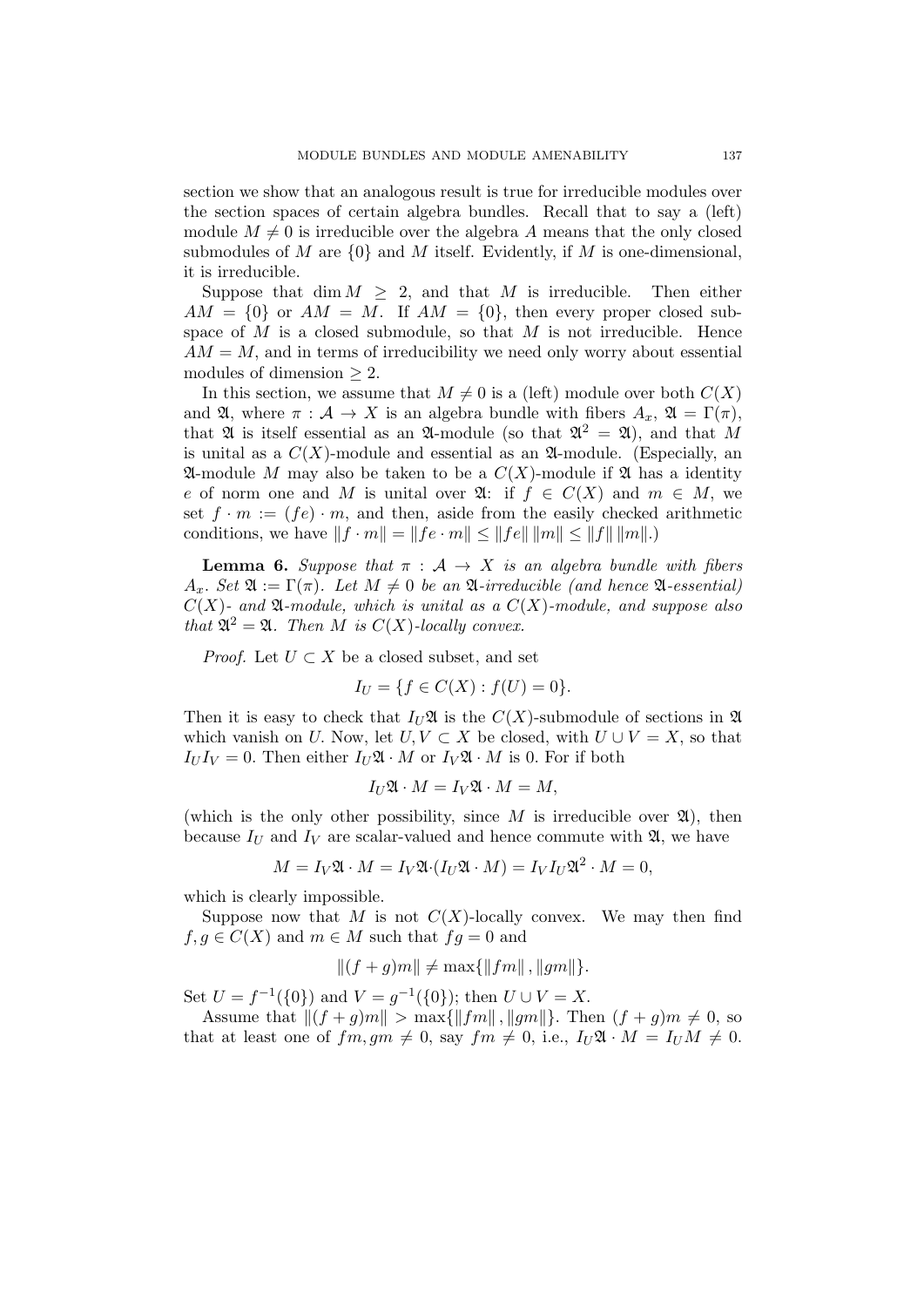Hence  $I_V \mathfrak{A} \cdot M = 0$ , and so  $qm = 0$ , and thus the strict inequality does not hold.

Similarly, suppose that  $||(f + q)m|| < \max{||fm||}$ ,  $||qm||$ . Then  $fm \neq 0$ , say, which forces  $qm = 0$ , which again negates the inequality. Hence

$$
||(f+g)m|| = \max{||fm||, ||gm||},
$$

and M is  $C(X)$ -locally convex.

Thus, from IV) of Section 2, there is a  $C(X)$ -isometric isomorphism  $\tilde{\phantom{a}}: M \to \Gamma(\rho)$ , where  $\rho: \mathcal{F} \to X$  is the canonical bundle of M (as a  $C(X)$ -module) with fibers  $F_x = M/I_xM = M/(I_x\mathfrak{A} \cdot M)$ . We will identify M with  $\Gamma(\rho)$ , without making the isomorphic correspondence explicit. Note also that  $\mathfrak{A}$  is by definition  $C(X)$ -locally convex, and that  $\mathfrak{A}/I_x\mathfrak{A} \simeq A_x$ . In the standard way, we can regard  $F_x$  as an  $\mathfrak{A}/I_x\mathfrak{A}$ -module, and hence as an  $A_x$ -module. Thus,  $\rho$  is a bundle of modules over a bundle of algebras, and action of  $\mathfrak A$  on  $M \simeq \Gamma(\rho)$  is given pointwise. Since  $M \simeq \Gamma(\rho)$  is an essential  $\mathfrak A$ -module, each  $F_x$  is also an essential  $A_x$ -module; see Proposition 3. To the point for our purposes, note that since  $M = \mathfrak{A} \cdot M$ , we have  $I_x M = I_x \mathfrak{A} \cdot M$ , so that  $I_xM$  is both an  $\mathfrak{A}$ - and  $C(X)$ -submodule of M; hence by the  $\mathfrak{A}$ irreducibility of M we have for each  $x \in X$  that  $I_xM = \{0\}$  or  $I_xM = M$ . Thus  $F_x = M/I_xM = M$  or  $F_x = 0$ . Note that for any fixed  $x \in X$ , the bundle  $\rho' : \mathfrak{F}' \to X$  whose fibers are  $F'_y = 0$ , if  $y \neq x$ , and  $F'_x = F_x = M/I_xM$  is what we called in II) of Section 2 a single-point bundle of modules over the algebra bundle A, where the action of  $\alpha \in \mathfrak{A}$  on  $\sigma \in \Gamma(\rho')$  is given pointwise.

Suppose for the moment that there exist  $x \neq y \in X$  such that  $F_x = F_y = M$ . Choose disjoint neighborhoods U and V of x and y, respectively, and let  $f, g \in C(X)$  be supported on U and V with  $f(x) = g(y) = 1$ . Regarding M as the space of sections  $\Gamma(\rho)$ , with fibers M or  $\{0\}$ , it is then easy to check that  $fM = f\mathfrak{A} \cdot M$  and  $gM = g\mathfrak{A} \cdot M$  are distinct  $\mathfrak{A}$ -submodules of M, so that by the  $\mathfrak A$ -irreducibility of M only one of them, say  $fM$ , is nontrivial, and hence isometrically isomorphic to  $M$ . It is then apparent that the action of  $\mathfrak A$  on M is given by  $\alpha \cdot m = \alpha(x) \cdot m$ . Thus,  $\Gamma(\rho) \simeq M$  is the section space of a single-point bundle, and M is irreducible as an  $A_x$ -module.

We have thus proved the following result.

Proposition 4. Assume that the conditions of Lemma 6 hold. Then there exists a unique  $x \in X$  such that the action of  $\alpha \in \mathfrak{A}$  on M is given by  $\alpha m := \alpha(x) \cdot m \ (\alpha \in \mathfrak{A}, m \in M)$  and such that M is  $A_x$ -irreducible (and hence  $A_x$ -essential).

We close the paper with two remarks concerning the total space  $\mathcal E$  and section space  $\Gamma(\pi)$  of a Banach bundle  $\pi : \mathcal{E} \to X$ . They are surely known, but we include them here for the record.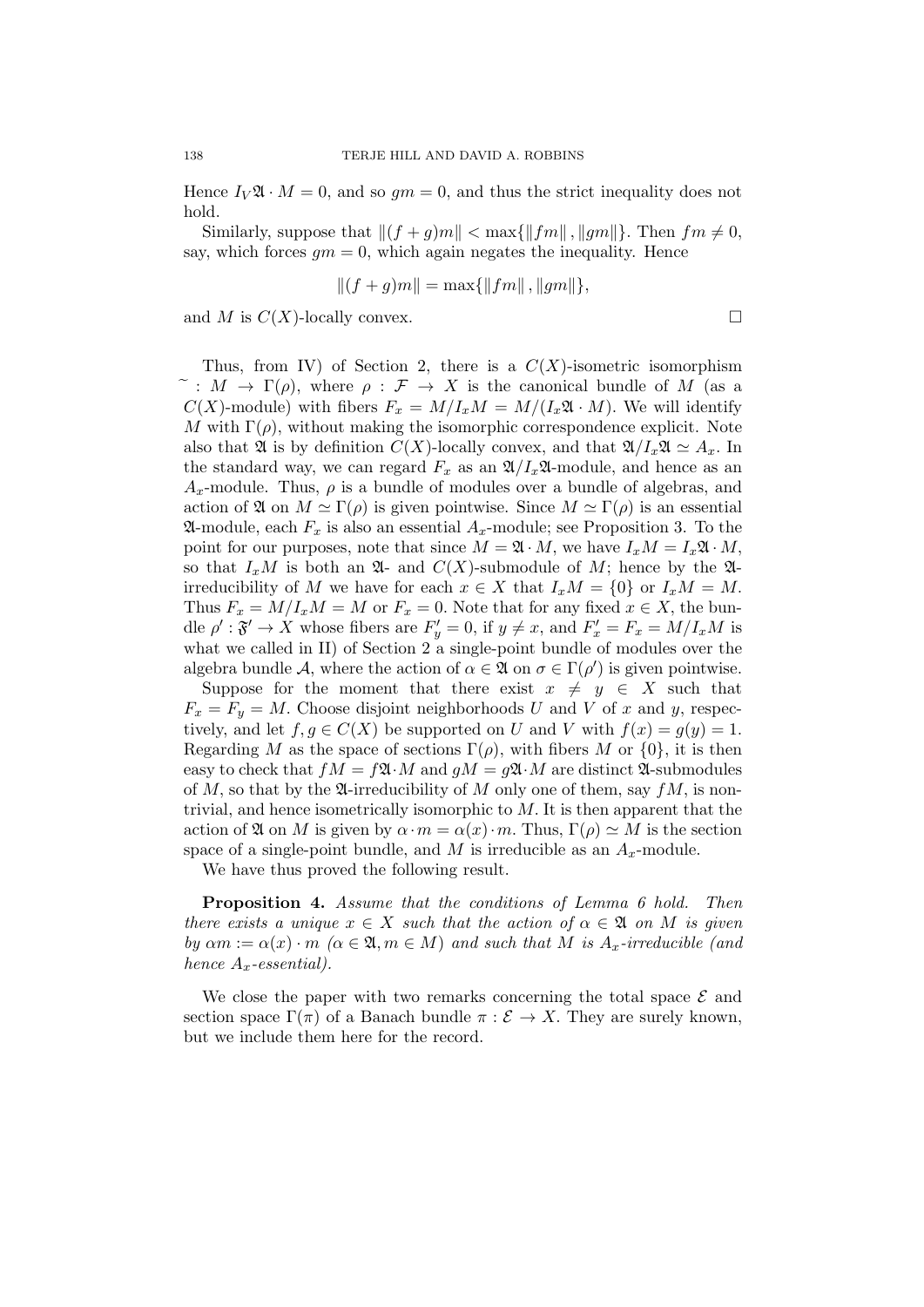Remark 1. Let  $\pi : \mathcal{E} \to X$  be a Banach bundle with fibers  $E_x$   $(x \in X)$ , and let  $S \subset X$  be a dense subset. Then  $\mathcal{E}_S = \bigcup_{i=1}^{\infty} \{E_x : x \in S\}$  is dense in  $\mathcal E$  when  $\mathcal E$  is given its bundle topology and  $\mathcal E_S$  is given its relative topology inherited from  $\mathcal{E}$ . (Proof: Let  $z \in E_x \subset \mathcal{E}$ , and let

$$
\mathcal{T} = \mathcal{T}(U, \sigma, \varepsilon) = \{ w \in \mathcal{E} : \pi(w) \in U \text{ and } ||w - \sigma(\pi(w))|| < \varepsilon \}
$$

be a tube around z, where U is a neighborhood of  $x, \sigma \in \Gamma(\pi)$ , and  $\varepsilon > 0$ ; from Section 2,  $\mathcal T$  is a subbasic neighborhood around z in  $\mathcal E$ . Since S is dense in X, there exists  $s \in S \cap U$ . Evidently,  $\sigma(s) \in \mathcal{T} \cap E_s$ .

Remark 2. The above observation about density of a set of fibers leads to a reasonable conjecture as to a sort of Stone–Weierstrass result regarding density of a set of section, perhaps something like "let  $S \subset X$  be dense, and suppose that  $M \subset \Gamma(\pi)$  is a  $C(X)$ -submodule such that  $\{\sigma(s): \sigma \in M\}$  is dense in  $E_s$  for each  $s \in S$ . Then M is dense in  $\Gamma(\pi)$ ". This conjecture is false. Let  $X = [0, 1]$ , and identify  $c_0(X)$  with the section space of the spiky bundle  $\pi_0 : \mathcal{E} \to X$ , where  $E_x = \mathbb{K}$  for all  $x \in X$ . Set

$$
M = \{ f \in c_0(X) : f(x) = 0 \text{ if } x \text{ is irrational} \}.
$$

Then  $M_s = \{f(s) : f \in M\} = \mathbb{K}$  for each s in the dense set  $S = \mathbb{Q} \cap X$ , but clearly M is not dense in  $c_0(X)$ .

## Acknowledgments

The authors thank Professor Massoud Amini of Tarbiat Moharres University, Tehran, Iran for his courtesy in answering their questions concerning, especially, the compatibility relations between algebras which underlie subsequent work on module amenability.

The authors also thank the anonymous reviewer for his detailed and useful critique, which has led to several clarifications and other improvements to this paper.

Finally, as the second-named author enters retirement, he wishes to recognize with gratitude the great influence that his dissertation adviser and coauthor Professor Joseph W. Kitchen, Jr. of Duke University had on his career.

#### References

- [1] Mart Abel, Mati Abel, and P. Tammo, Closed ideals in algebras of sections, Rend. Circ. Mat. Palermo (2) 59(3) (2010), 405–418.
- [2] M. Amini, Module amenability for semigroup algebras. Semigroup Forum 69(2) (2004), 243–254.
- [3] M. Amini, Corrigendum: "Module amenability for semigroup algebras", Semigroup Forum 72(3) (2006), 493.
- [4] M. Amini, Personal communication, November, 2020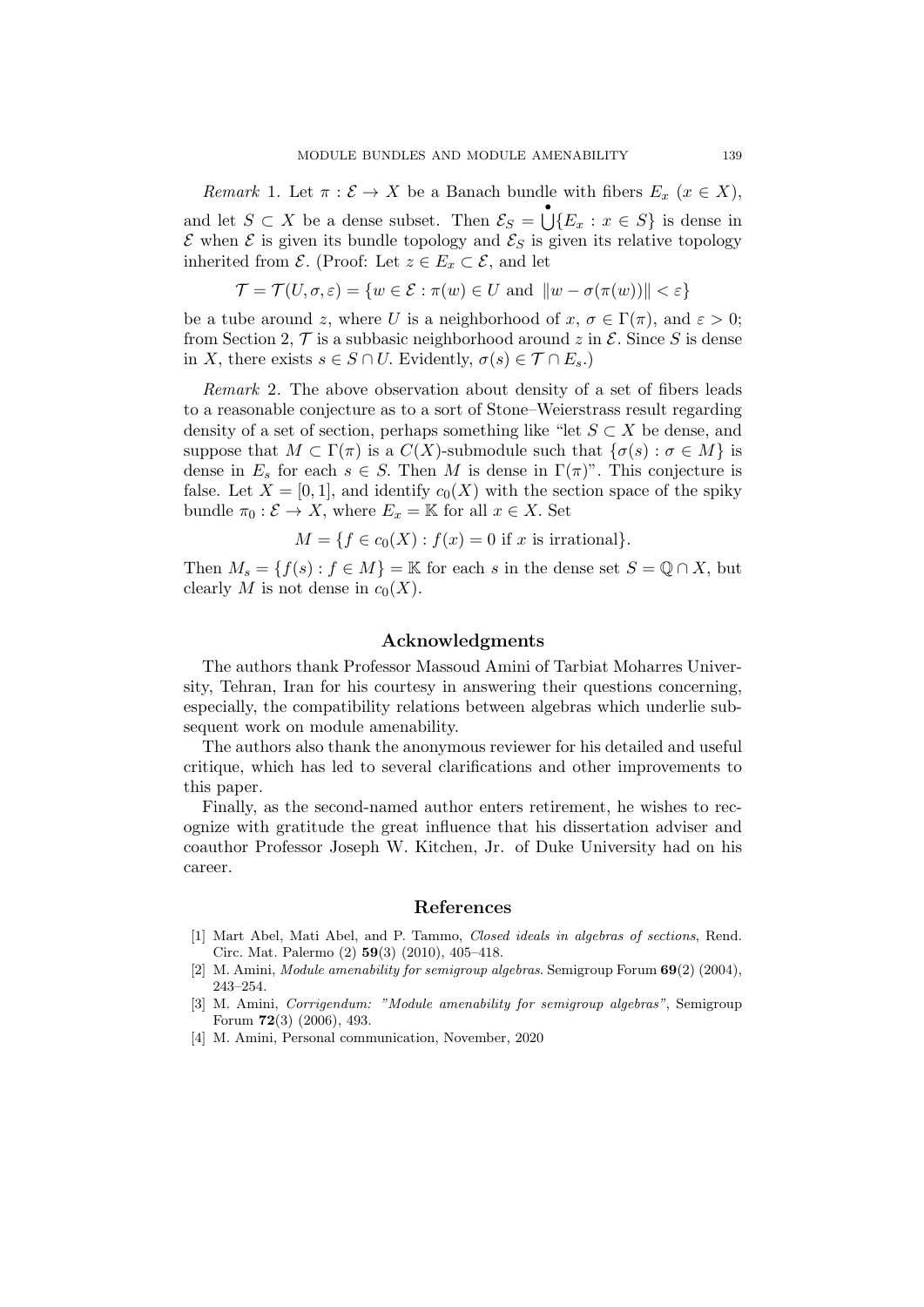- [5] M. Amini, A. Bodaghi, and B. Shojaee, Module derivations on commutative Banach modules, Commun. Korean Math. Soc. 35(3) (2020), 895–906.
- [6] M. Amini and R. Rezavand, Module nuclearity and module injectivity of  $C^*$ -modules, Bull. Math. Soc. Sci. Math. Roumanie (N.S.) 57(4) (2014), 357–366.
- [7] E. Behrends, M -structure and the Banach-Stone theorem, Lecture Notes in Mathematics 736, Springer, Berlin, 1979.
- [8] A. Bodaghi, Module amenability of the projective module tensor product, Malays. J. Math. Sci. 5(2) (2011), 257–265.
- [9] A. Bodaghi, Semigroup algebras and their weak module amenability, J. Appl. Funct. Anal. 7(4) (2012), 332–338.
- [10] A. Bodaghi and M. Amini, Module character amenability of Banach algebras, Arch. Math. (Basel) 99 (4) (2012), 353–365.
- [11] F. Cunningham and N. Roy, Extreme functionals on an upper semicontinuous space, Proc. Amer. Math. Soc. 42 (1974), 461–465.
- [12] J. Dixmier, C\*-algebras, North-Holland Mathematical Library 15, North-Holland Publishing Co., Amsterdam – New York – Oxford, 1977.
- [13] R. Doran and J. Wichmann, Approximate identities and factorization in Banach modules, Lecture Notes in Mathematics 768, Springer-Verlag, Berlin – New York, 1979.
- [14] M. J. Dupré and R. M. Gillette, Banach bundles, Banach modules and automorphisms of  $C^*$ -algebras, Research Notes in Mathematics 92, Pitman (Advanced Publishing Program), Boston, MA, 1983.
- [15] J. M. G. Fell and R. S. Doran, Representations of \*-algebras, locally compact groups, and Banach \*-algebraic bundles. Vol. 1. Basic representation theory of groups and algebras, Pure and Applied Mathematics 125, Academic Press, Inc., Boston, MA, 1988.
- [16] G. Gierz, Representation of spaces of compact operators and applications to the approximation property, Arch. Math. (Basel)  $30(6)$  (1978), 622–628.
- [17] G. Gierz, Bundles of topological vector spaces and their duality, Lecture Notes in Mathematics 955, Queen's Papers in Pure and Applied Mathematics 57, Springer-Verlag, Berlin – New York, 1982.
- [18] R. Godement, Théorie générale des sommes continues d'espaces de Banach, C. R. Acad. Sci. Paris 228 (1949), 1321–1323.
- [19] A. E. Gutman and A. V. Koptev, On the notion of the dual of a Banach bundle, Siberian Adv. Math. 9(1) (1999), 46–98.
- [20] A. Ya. Helemskii, The homology of Banach and topological algebras, Mathematics and its Applications (Soviet Series) 41, Kluwer Academic Publishers Group, Dordrecht, 1989.
- [21] K. H. Hofmann, The Dauns-Hofmann theorem revisited, J. Algebra Appl. 10(1) (2011), 29–37.
- [22] K. H. Hofmann and K. Keimel, Sheaf-theoretical concepts in analysis: bundles and sheaves of Banach spaces, Banach  $C(X)$ -modules, in: Applications of sheaves (Proc. Res. Sympos. Appl. Sheaf Theory to Logic, Algebra and Anal., Univ. Durham, Durham, 1977), pp. 415–441, Lecture Notes in Mathematics 753, Springer, Berlin, 1979.
- [23] T. Hõim and D. A. Robbins, Some extremal properties of section spaces of Banach bundles and their duals II, Quaest. Math.  $26(1)$  (2003), 57–65.
- [24] T. Hõim and D. A. Robbins, *Isomorphisms into section spaces of Banach bundles*, Quaest. Math. 30(1) (2007), 97–113.
- [25] T. Hõim and D. A. Robbins, Spectral synthesis and other results in some topological algebras of vector-valued functions, Quaest. Math. 34(3) (2011), 361–376.